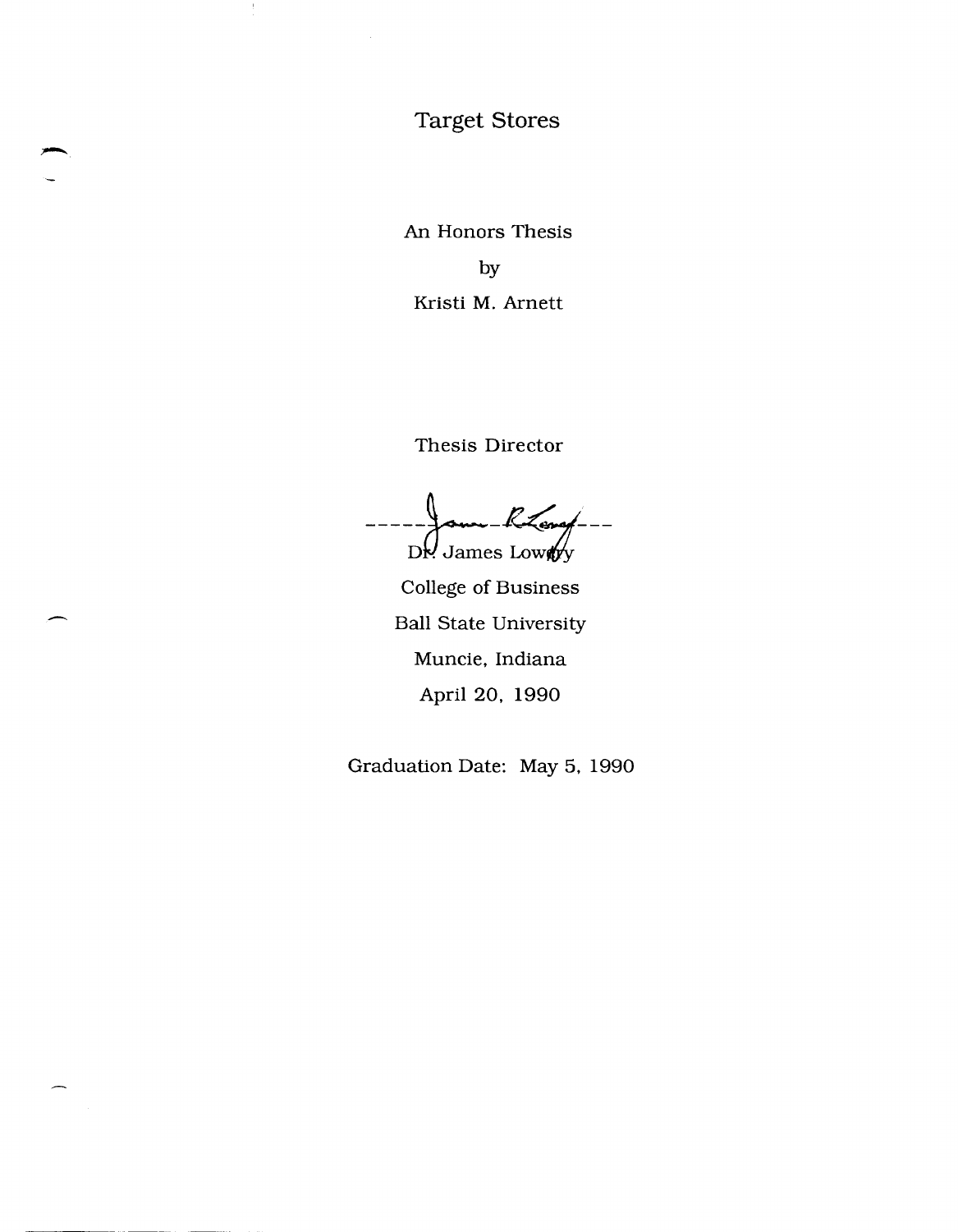### **TARGET STORES**

### **Mission and Objectives**

 $\overline{\phantom{0}}$ 

Dayton Hudson, Target's parent company, is committed to a leadership role in all aspects of business, to serving their customers better than the competition, to providing the people with excellent employment opportunities, and to playing an integrated role in the communities they serve through contribution of time and financial resources (1988 Annual Report, p. 3). Target Stores fit very well in the overall mission statement of Dayton Hudson. Target is an upscale discounter providing quality merchandise at attractive prices. Target serves its customers with clean, spacious, visually attractive stores. Target is a leader in the discount retailers, strives for customer satisfaction, has excellent employment opportunities, and plays an important role in its communities.

Target's mission statement is to please its customers (Guides for Growth, p. 7). Everything Target does, no matter what the job title is, must enhance the mission of pleasing the customers. They achieve their success, and will build on it, by pleasing their customers better than the competitors can. Target intends to perform their mission of pleasing customers so well that ever-increasing numbers of them make Target their favorite store.

When that happens Target is able to reach the following corporate objectives:

- 1. Increase their market share in each trade area every year;
- 2. Achieve an outstanding return on investment;
- 3. Keep the competition off-balance and on the defensive;
- 4. Be regarded by employees as an outstanding place to work;
- 5. Be an outstanding corporate citizen and an excellent neighbor in the communities (Guides for Growth, p. 7).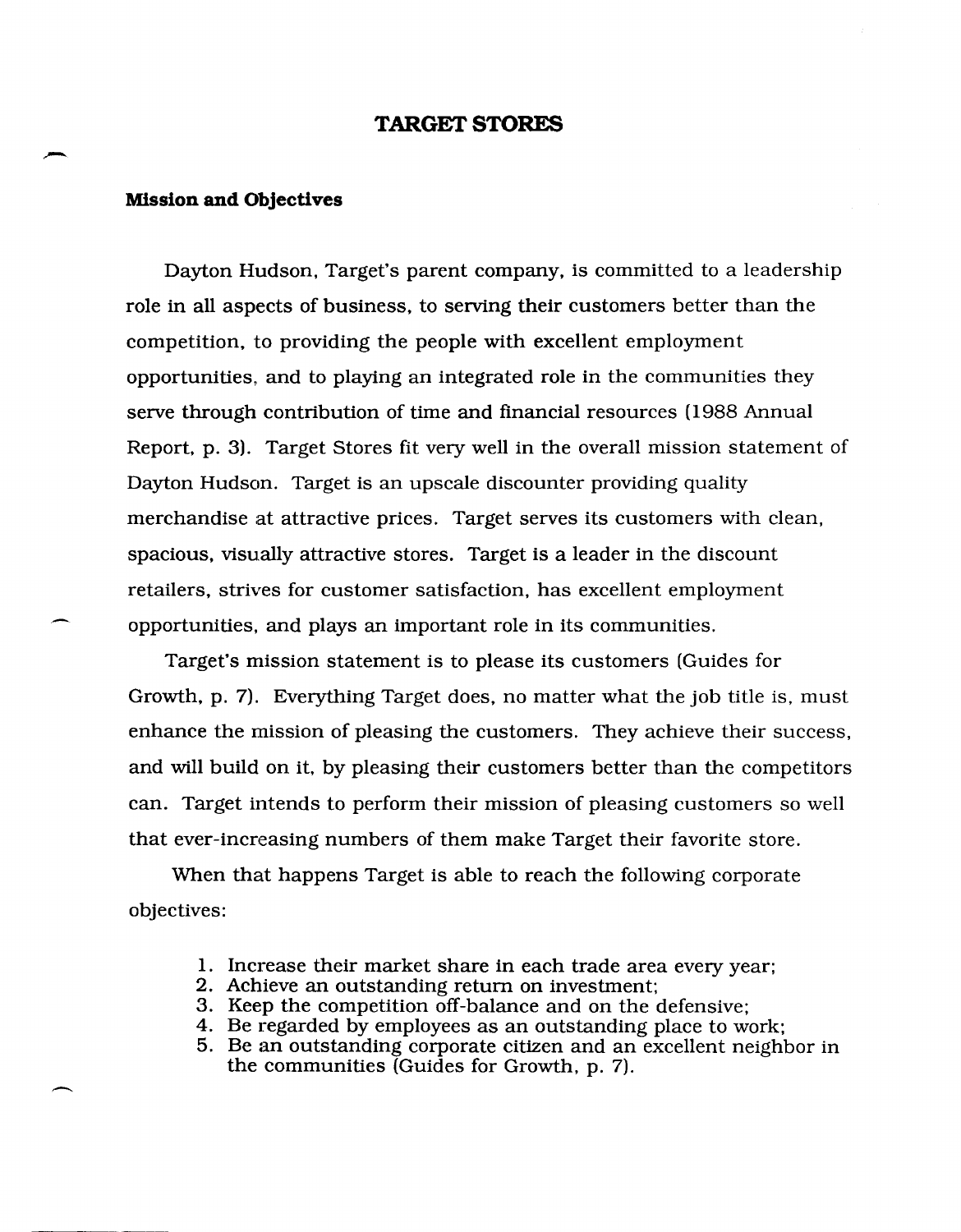Target's stores objectives and goals all center around the customer and<br>customer service in order to implement the corporate objectives. Target customer service in order to implement the corporate objectives. Target puts the customer above all other considerations. Customers should be able to find helpful informational signage, customer service telephones, in-stock merchandise, and above all friendly people. In 1988, one major goal was to reduce the time customers wait in checkout or service lines. The Target standard that was set is no more than three customers in any checkout lane and no longer than a three and a half minute wait in any customer service line.

Target has merchandising objectives that also relate to customer service. Target strives to have fully-stocked merchandise and to stay in-stock with the merchandise. Target strives for strong control of inventory and the reductions of markdowns. Target is going to initiate a quick response program to improve in-stocks. This is a current goal for the company.

Target also has advertising and promotional program goals. Target is communicating the value offered to customers through its advertising. Target is striving to make the circulars more pleasing to customers. In 1990, Target is using a newly designed, attention grabbing circular with a dash of extra excitement which is designed to reinforce the image as an upscale discounter. Target is striving for a bold new advertising and media strategy designed to pull customers into the stores throughout the week. Target is going to feature more broadcast media such as television and radio advertising. The use of celebrities will be used along with this strategy to add an extra spark to Target promotions.

The technical goals of Target also reflect the desire to serve and satisfy the customers. Target wants to implement new technological systems. There was a system-wide implementation of the bar code scanning which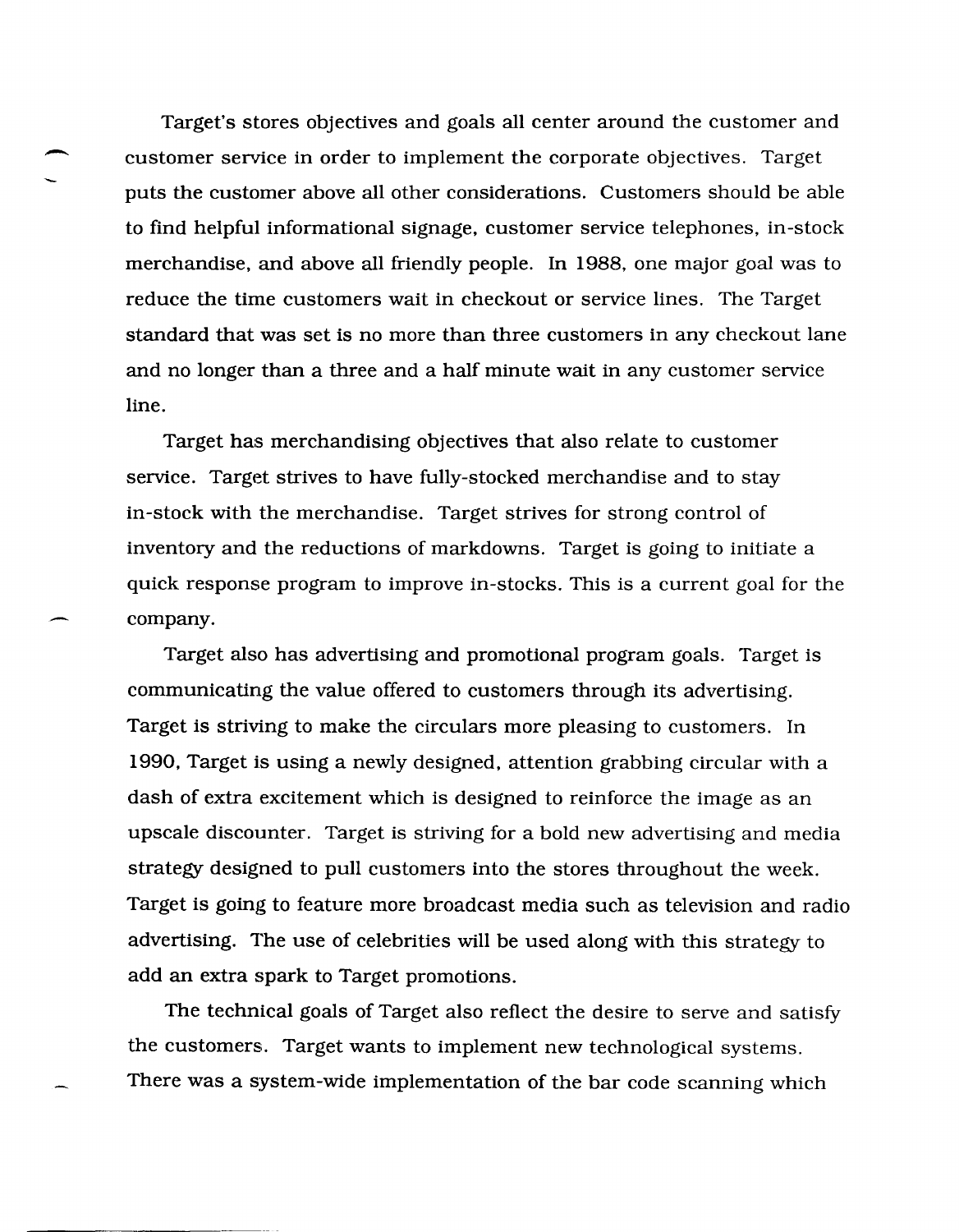improves customer service and inventory management across the entire chain. In the fall of 1989, the goal was to implement voice and data communications via satellite between headquarters, stores, and distribution centers nationally (Lisanti, p. 38). This goal has been achieved.

Target is a growth company and it intends to manage its growth. There is a sixty store expansion plan set for 1989 which includes the opening of thirty-one Target Stores in the Southeast region. Target also intends to have a total of eight regional distribution centers by mid-1990 which will process 85 percent of its merchandise (Lisanti, p. 38). Target is striving to achieve a strategy of uniformity in its operations. Target will refresh and maintain the present stores so they earn the customers continued patronage. Target also plans to add stores in areas where there are already Target stores, building back and filling in, so profits and market share are improved. There are also plans to grow into new markets (Guides for Growth, p. 35).

#### **Strengths and Weaknesses**

-

 $\overline{\phantom{0}}$ 

-

Strengths. In 1988, Target achieved record sales and operating profit as it topped six billion in revenues and posted its fourteenth consecutive year of increased operating profit (Target 1988 Annual Report, p. 7). Target absorbed the largest number of new store openings in its history and gained significant market share as a result of its rapid growth. Target's growth is a strength because they can manage their growth efficiently and effectively. Target always remembers what got them to this level of success and who is responsible; the customers.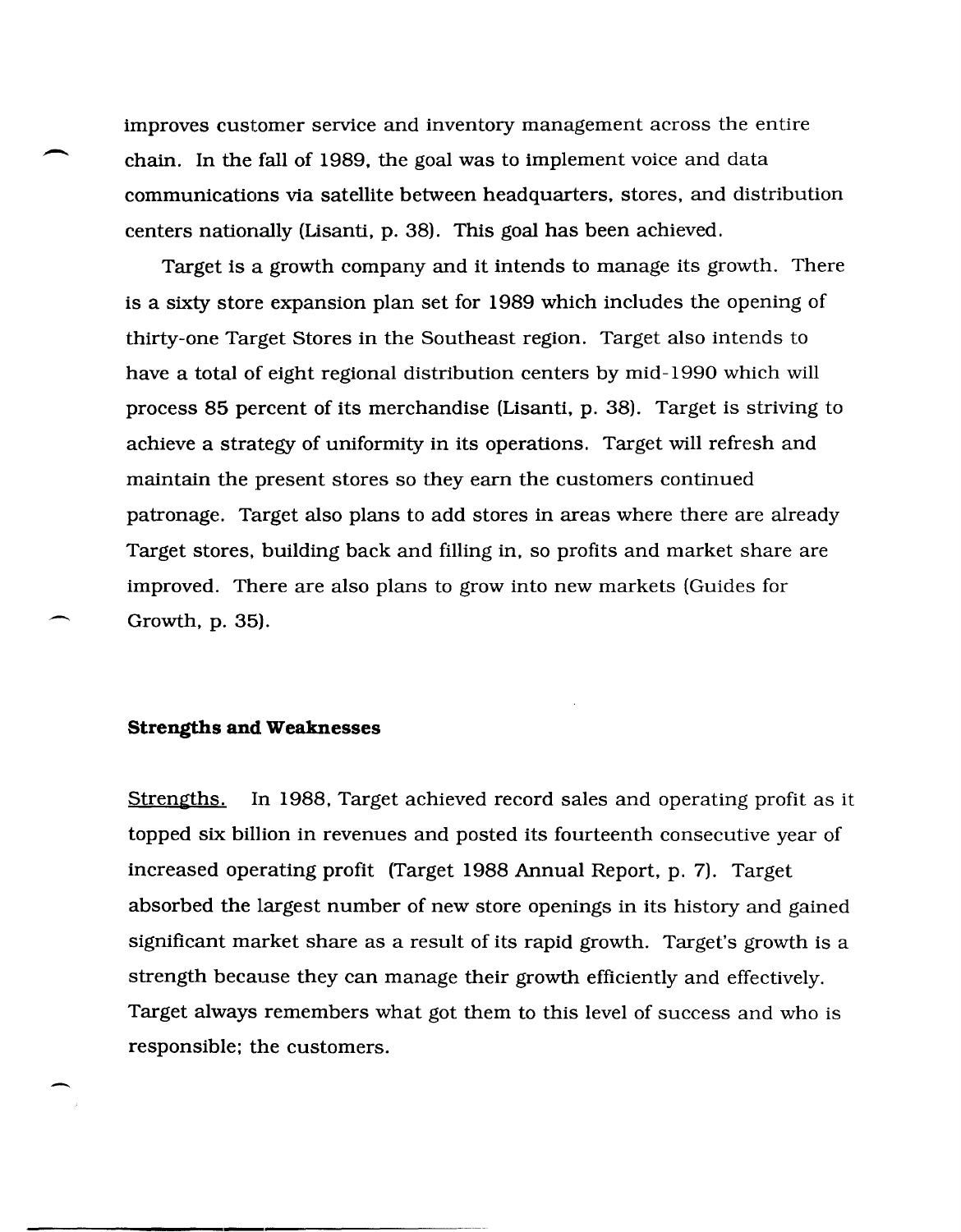Another strength is that Target originated upscale discounting. Target's department store roots also helped in giving Target an upscale shift. Target stresses value and quality which is what the customer wants at prices that are reasonable in a place that is upscale in appearance. Target is the largest and most successful discounter of general merchandise in the United States (Guides for Growth, p. 6). Perhaps, this is why Target has succeeded in an area where few discounters can claim success. Target has an excellent soft goods selection, quality, and price.

.-.

Another strength that Target prides itself on is employee morale. Target has created an environment where the employee feels the store is above the competition which is considered to be lower class discount stores. The employees have pride and feel Target runs a classier operation. This pride makes for a better store and merchandise care as well as customer service.

In the Fall of 1989, the implementation of voice and data communications via satellite between headquarters, stores, and distribution centers was initiated. This new satellite system enables Target to transmit more information, improve two-way communication, and realize cost efficiencies. This is an opportunity because it has yet to be fully implemented. The strength is that Target will have quick access to communication which will lead to improved merchandise distribution and inventory control. This and their excellent trend merchandising will strengthen Target's position as the nations's leading upscale discounter.

Another strength is the focus on the customer. Target is here to satisfy the customer. This is why they have such a liberal return policy. Anything one buys at Target can be returned. This includes clearance merchandise, sale merchandise, even swimsuits, underwear, cologne and perfume, and makeup. This is what the customers wants and Target gives it to them.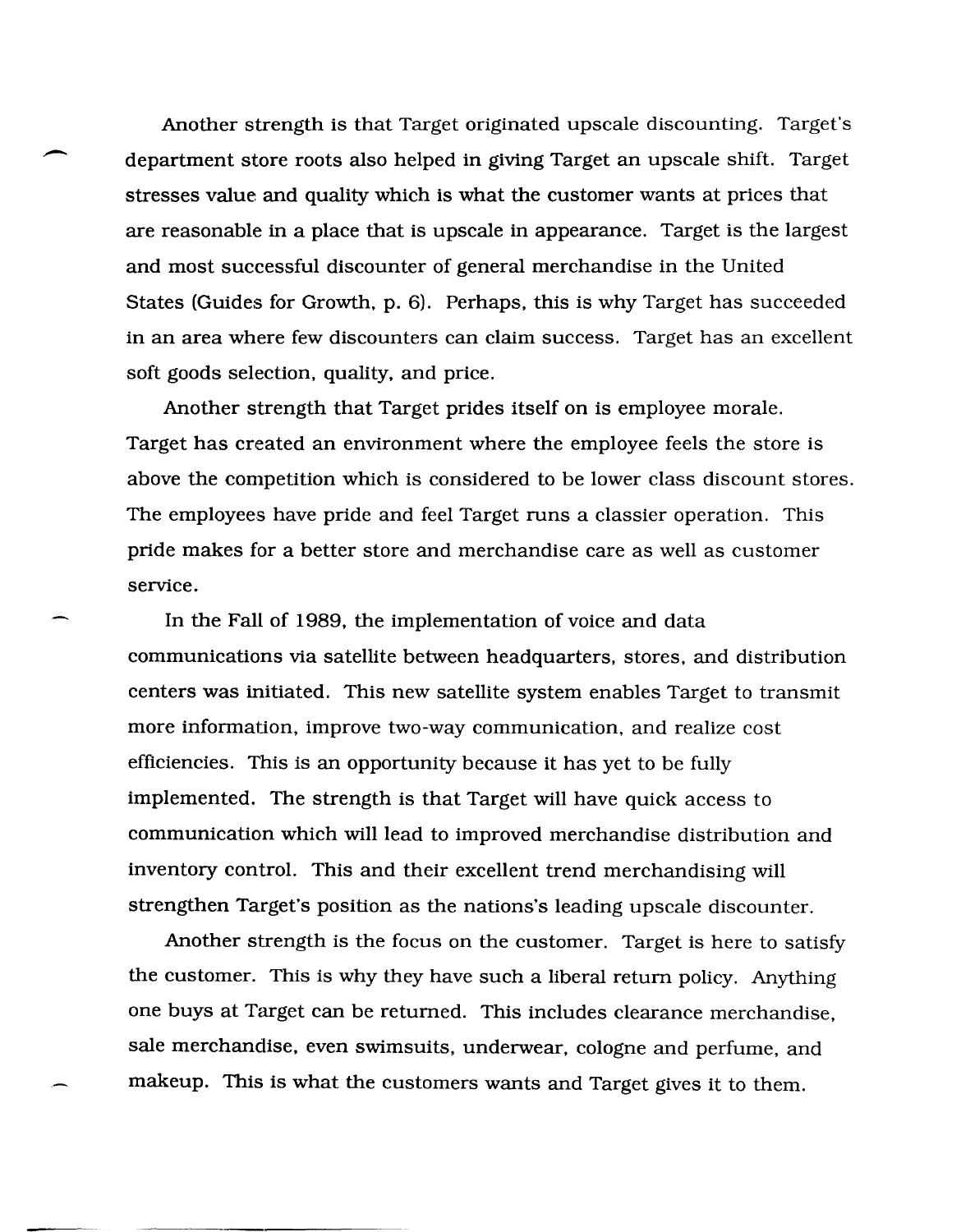This focus makes the customers feel important and feel like they are number one. The customer, in turn, will make Target number one. To strive for constant customer satisfaction is a great strength.

Target, also has a centralized operation with money and operational decisions made at headquarters rather than individual stores. There is uniformity in its operations. This is a strength because it allows control over the operations with all policies the same in all the stores. There may be the risk of becoming too centralized and less flexible which would then become a weakness. However, this doesn't seem to be a major threat because of the concern for the customers satisfaction.

Weaknesses. As mentioned above, one weakness of Target could be the centralization of its buying activities. The reason that this is a weakness is because when buying is centralized, some parts of the country may be getting merchandise that is not needed or wanted in that particular area. This does happen and it leads to markdowns, especially clearance markdowns. In some cases, the merchandise is shipped again to another store where it will be sold. When the merchandise is shipped to another store, markdowns still occur because the merchandise is usually shipped at the end of the season. This is not the goal that Target wishes to achieve. The goal is to reduce the number of markdowns.

Target also has a few weaknesses regarding customer service. Target is currently trying to improve upon these problems. Customers feel that waiting is a major problem in Target stores. The customers are waiting too long in check out lines and at the service desk. The customers are having trouble finding assistance when needed and sometimes an employee can't answer the questions to their satisfaction. Another weakness is finding the prices for the merchandise. Customers feel that it is difficult to determine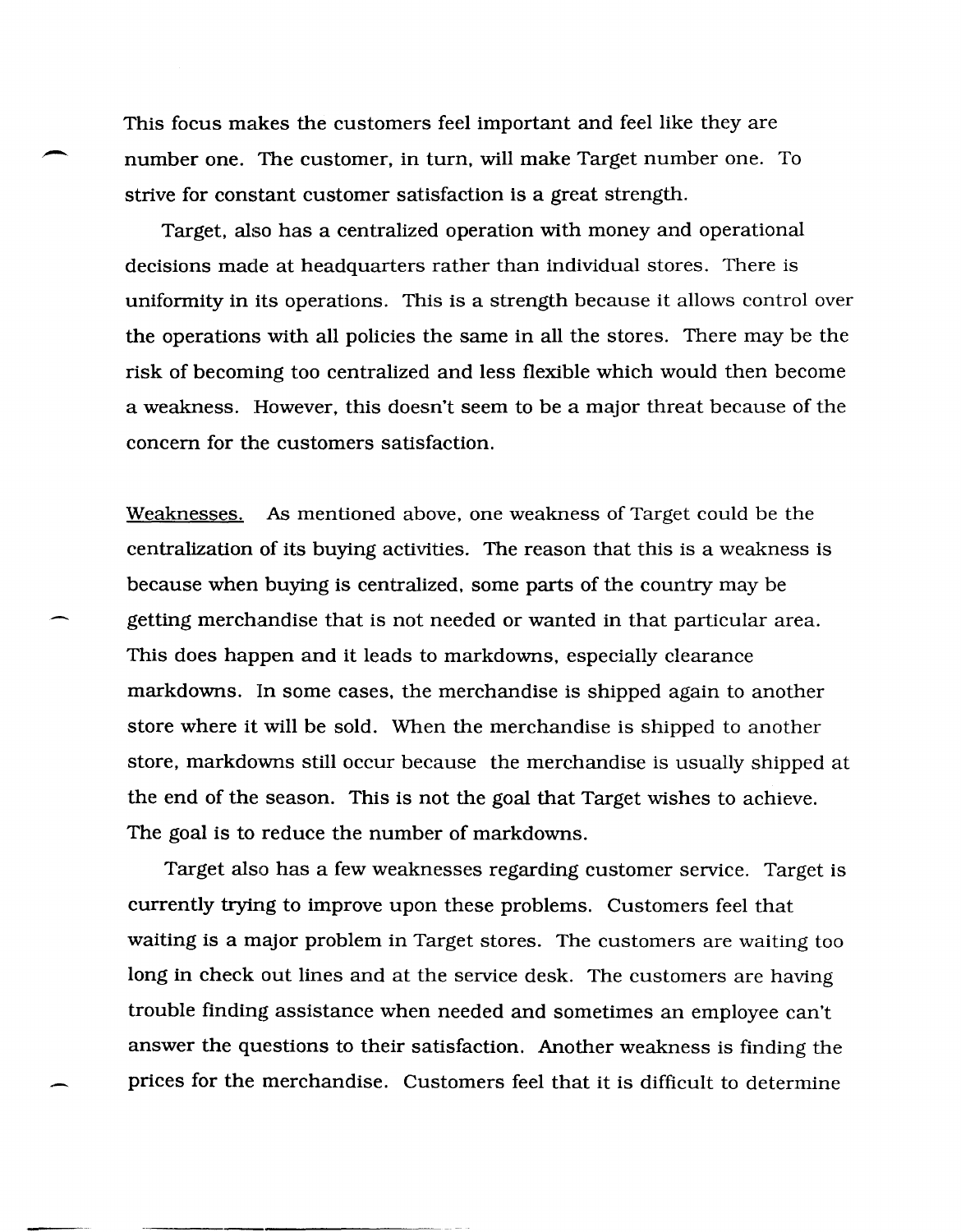the prices on items. Merchandise that is advertised is often not in-stock which creates a problem for the customer and another weakness for Target. This causes frustration for the customers and even a loss of sales for Target. These are areas that both the customer and the store executives feel needed improvement (Ulrich, p. 2).

## **Outside Environment**

Demographics. Who shops Target? According to independent research, that shopper is a "she" between the ages of twenty-five and forty-four. She is college educated, married, and often a mother. She is much more often found in the \$50,000 plus household income than other discount shoppers. She is a strategic shopper and she's "savvy" about products and pricing. She is also more professional and upscale than her counterparts that shop the competition (Tiebreakers, p. 4).

In general, the customer characteristics of those who shop Target include the following:

- 1. They appreciate value and know quality and prices;
- 2. They are busy, time conscious, and want to be in control of the time they spend shopping;
- 3. They are more active;
- 4. They are confident about their own taste and are able to discriminate;
- 5. They are up on trends (Guides for Growth, p. 11).

The demographics that Target is interested in to patronize its stores are a little different from the research above. The household income of the shoppers that Target tends to attract is between \$30,000 and \$35,000; and the majority of the shoppers are from dual income households. Half of the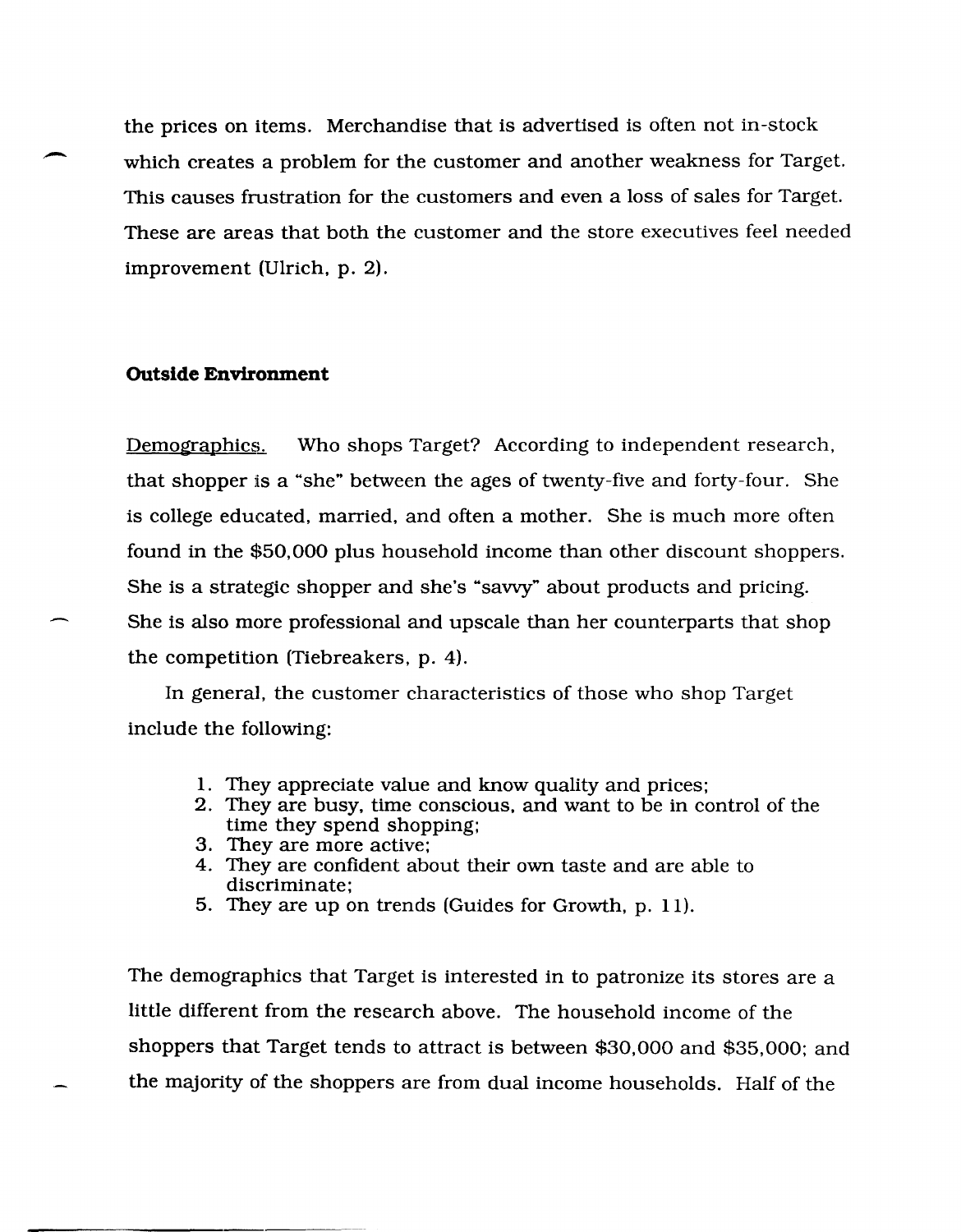shoppers do have a college education (Target's Entry..., p. 42). More and<br>more, Target is finding that people who shop this upscale discount store c more, Target is finding that people who shop this upscale discount store cut across all economic levels because everyone in this age of economic volatility wants to shop smart (Tiebreakers, p. 4).

Societal Changes. Media patterns are shifting rapidly in today's society. Mass market magazines have virtually disappeared and major metropolitan newspapers have dwindled in numbers. At the same time, there has been an explosion of special-interest publications and special-interest television. The video revolution and the growth of cable television have radically altered the makeup of American media.

Other societal changes include more women in the work force which also means later marriages. There is also a shift toward fewer people in each household as families get smaller and divorce rates and single parent families increase. The society is becoming more diet conscious and are more concerned with health and maintaining physical fitness.

These changes are important to Target and the retailing business as a whole. The merchandise the businesses carry will be affected by these societal changes as will the focus on customer service. It is important to pay close attention to the the societal changes.

Competition. From 1975 to 1987, the "big three" chains that have raced for dominance has been K mart, Target, and Wal-Mart. The 4l.1 billion dollars that K mart, Wal-Mart, and Target generated in 1987 through their more than 3,000 discount department stores represented nearly half of the 1988 projected volume for the entire discount department stores industry (The Big Three..., p. 54). The nations three leading discount chains also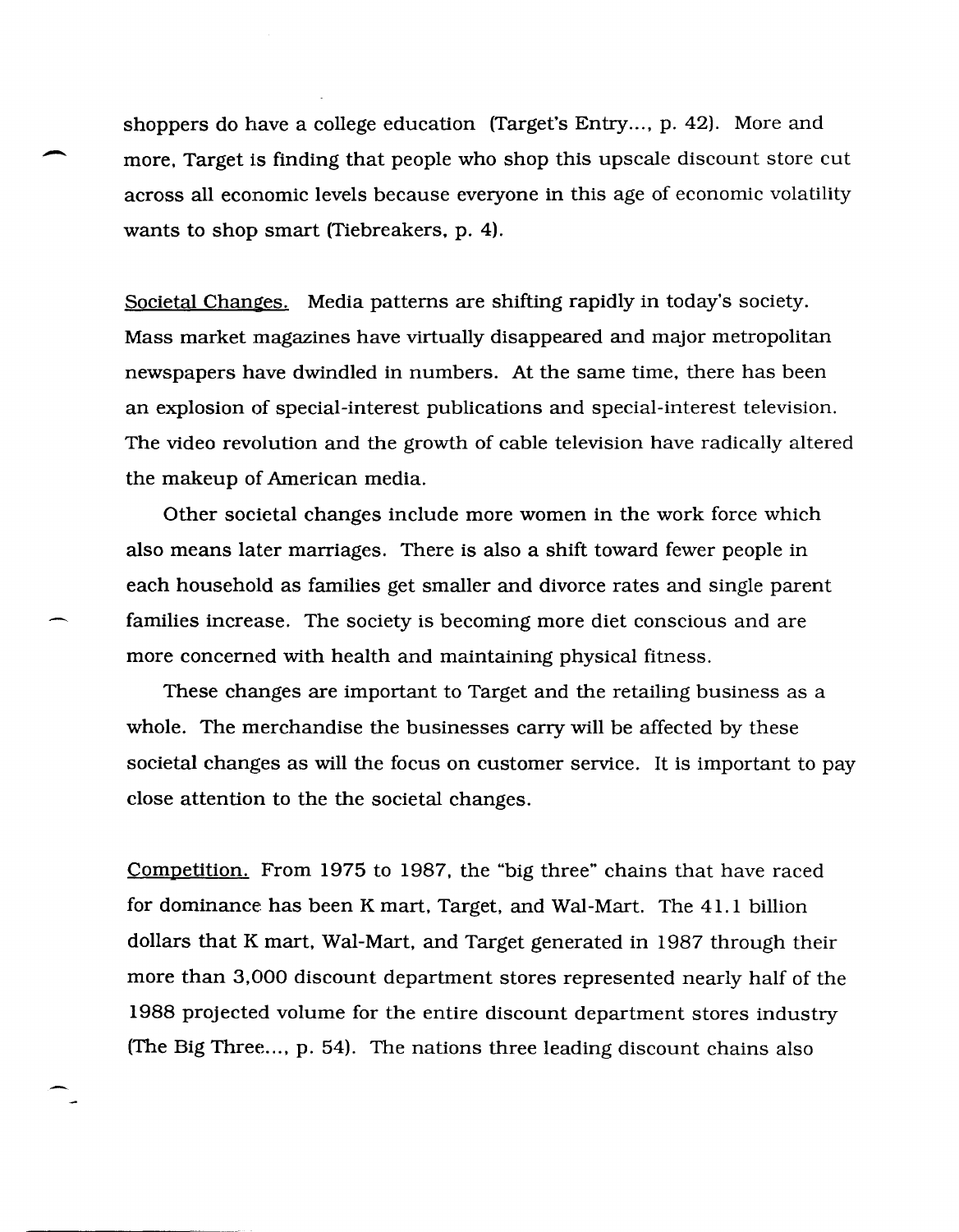racked up an impressive 14 percent of aggregate U.S. general merchandise, apparel, and furniture sales in 1987 (The Big Three..., p. 54).

Samuel Moore Wilson opened his first Wal-Mart in 1962. Today, Wal-Mart has earned a reputation as "America's Opening Price Point" (The Big Three..., p.54). By 1991, the chain should be running neck-and-neck with K mart and could slip ahead in sales within five years. In 1986, Wal-Mart's discount stores have posted the industry's highest comparable store sales gains. Wal-Mart attracts the largest annual expenditures from its customer, averaging 347 dollars per year (The Big Three..., p.54). Wal-Mart's philosophy is to offer the best price possible, day-in and day-out, not just during a sale. Wal-Mart advertises on a limited basis to keep expenses as low as possible and pass the savings on to the customer (Chains Themes..., p. 95).

Mr. Roger Symms, store manager of Muncie Target, feels that Target's current major competitor is Wal-Mart (Symms). Wal-Mart, according to Mr. Symms, has "reached a peak (Symms)." With data at hand, Mr. Symms stated that Wal-Mart's last wave of openings did not result in the expected sales generation. He also said that Target Stores in these areas have not been affected like they were three or four years ago.

K mart is the only discounter with almost universal store penetration (The Big Three..., p. 54). It operates in all 48 contiguous U.S. States plus Puerto Rico. Geographically at least, K mart is overwhelmingly dominant with a penetration rate slightly higher than Sears (The Big Three..., p. 54). In the race for dominance, K mart is doing the following:

- accelerating an ambitious store refurbishing program;
- making rapid strides in technology with new point-of-sale and telecommunication capabilities;
- hastening to develop its own hypermarket concept;
- quickening its expansion pace (The Big Three..., p. 54).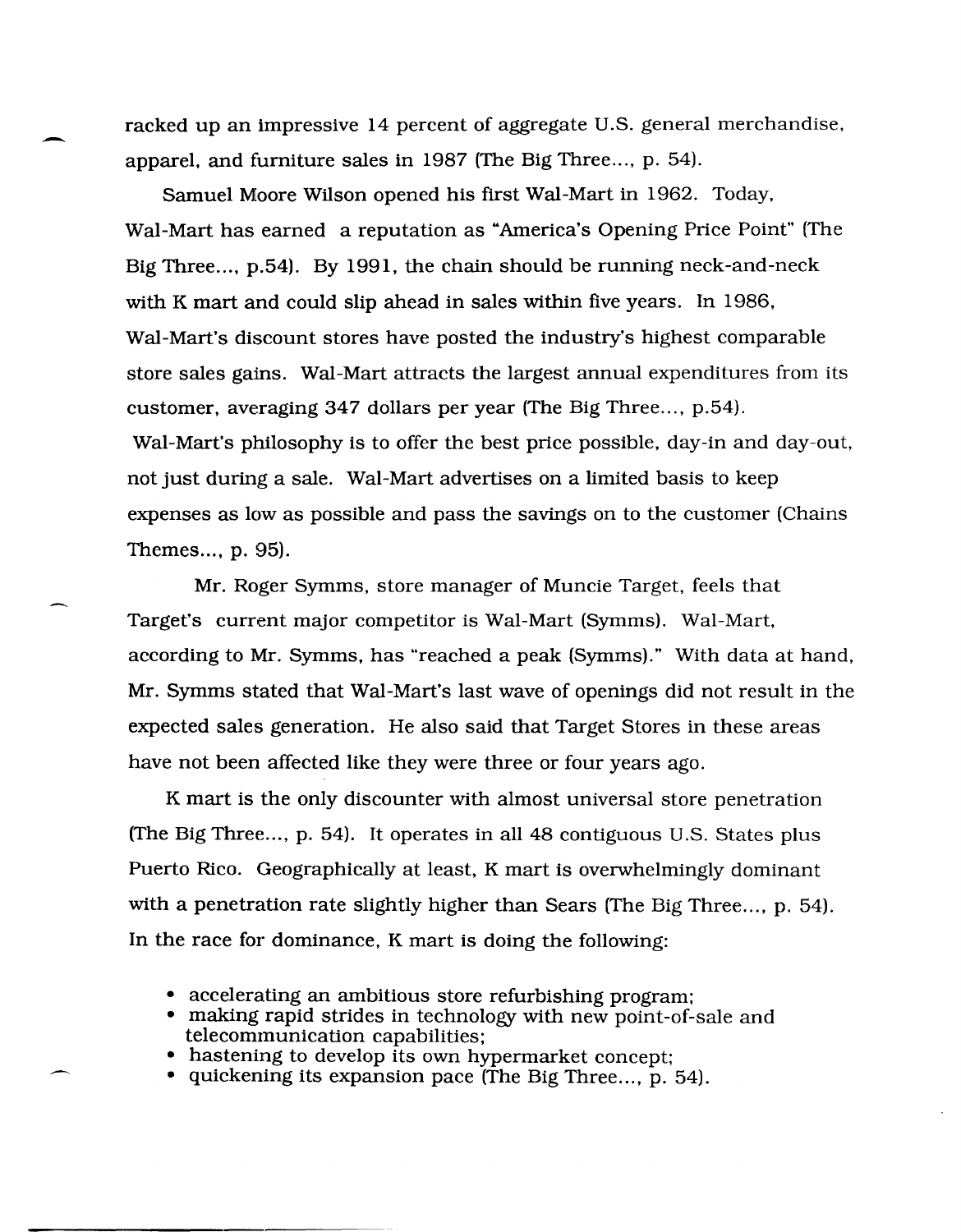In spite of all of this, K mart will be hard pressed to hold its lead over Wal-Mart. K mart also has its sights set on being the largest retailer. Mr. Symms feels that K mart has a long way to go in revamping its image to an upscale discounter. Mr. Symms said that one of K mart's problem is that they are very centrally controlled and lack the flexibility to adapt quickly.

#### **Opportunities and Threats**

-

 $\overline{\phantom{0}}$ 

Opportunities:. "Mainstream America," the broad-based melting pot, has been recognized for what it truly is, a diverse group of distinct market segments (Tiebreakers, p. 8). These segments are also known as niche markets. Niche markets have become increasingly targeted by marketers eager to seize the opportunities offered by changing technologies and social dynamics (Tiebreakers, p. 8). These changes have presented enormous marketing opportunities. Target Stores market a specific product or service to a specific customer through the major media.

Another opportunity in niche marketing is the Hispanic market. Hispanics are more brand loyal and have more people in the average household. The twenty-four million Latinos in the United States represent ten percent of the total population. The Hispanic population in the United States is growing fast at forty-three percent per annum as compared to approximately seven percent for other groups (Tiebreakers, p. 8). This is an opportunity for established Target Stores in the Southwest regions.

There are other opportunities in niche marketing such as ways to attract more male customers. Also, the opportunity to attract music and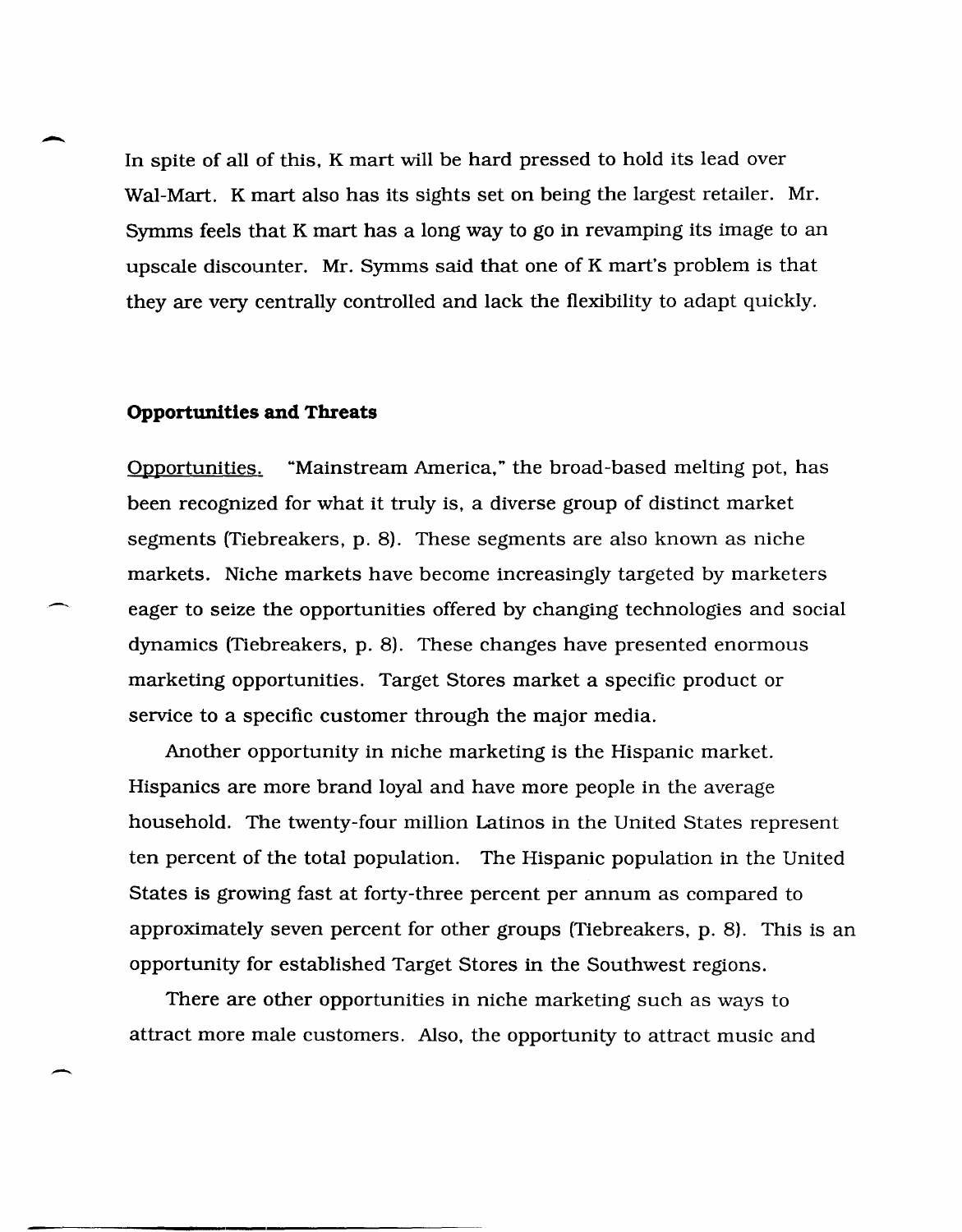video shoppers may be marketed through video musical channels like M1V. Other cable channels such as Nickelodeon could also represent opportunities for Target.

-

-

--

Another opportunity is Target's use of satellite networks for transmission of sales information and management inventory functions, maintaining a direct link between headquarters, stores, and distribution centers. The network consists of a hub station at headquarters and personal earth stations which employ "very small aperture terminals and related equipment at stores and distribution centers (Ames, Target..., p. 2). This will aid in the retailer's inventory management and improve its communications.

Threats. One threat relates to a consumer survey conducted for the Discount Store News by Leo Shapiro and Associates revealed that shoppers at Wal-Mart are more satisfied with the store than the shoppers at K mart or Target (Innovation Propels..., p. 135). They have a higher opinion of the merchandise, are more confident of finding what they want, and feel the employees are more helpful.

Another threat that Target may be facing is that the corporation is not entirely environmentally conscious. Many other retailers have been stressing the environment and possible solutions to the waste that these retailers have. Target has currently started to recycle various items, but this is just one step. Target tends to be behind other retailers in taking these measures. Target needs to be more conscious about the environment in the near future because this is an issue of public concern.

Another threat that Target may face in the future is stagnation. Can Target continue to grow without expansion. This is an issue that many retailers are facing. Target is currently growing through the expansion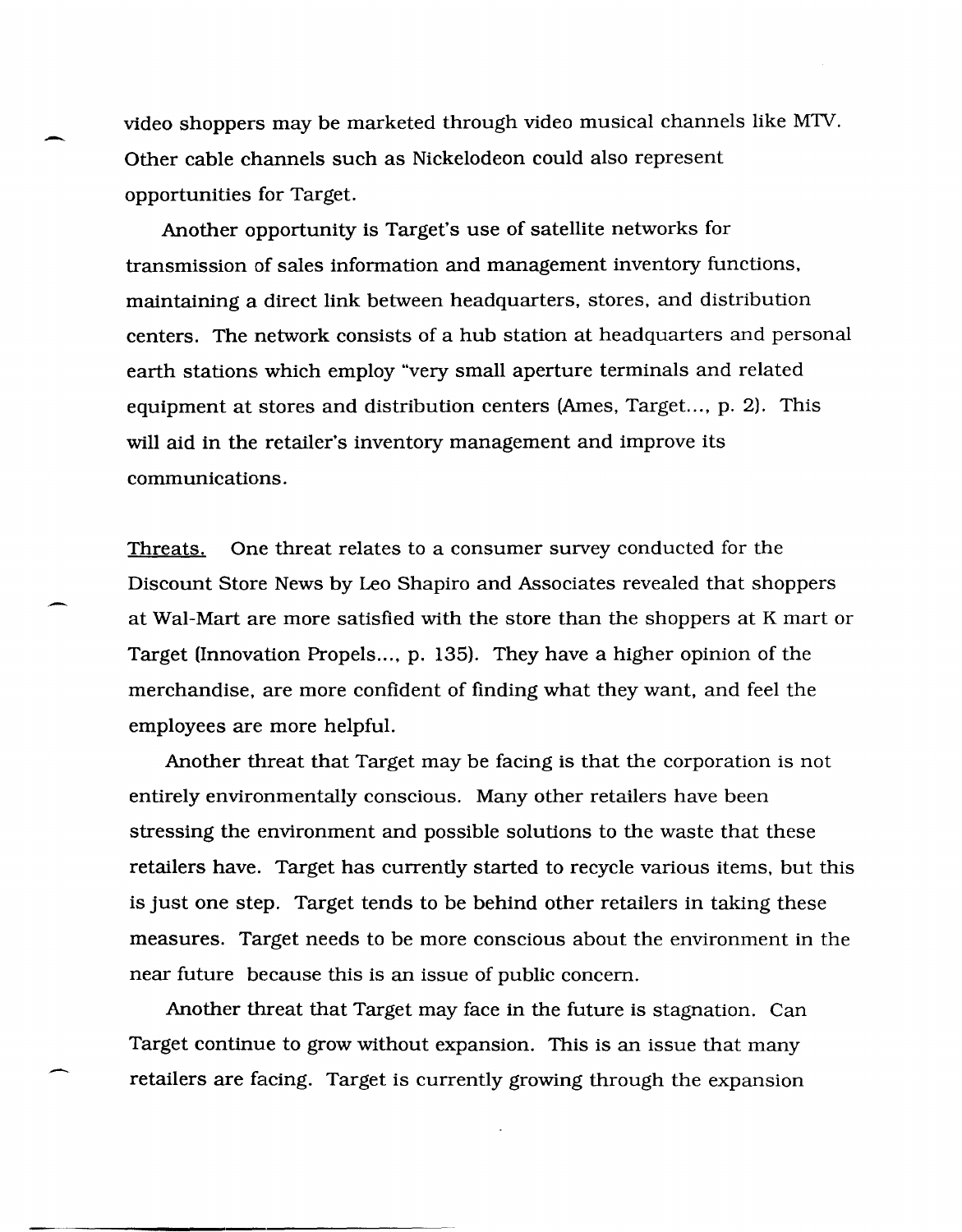method. Once these markets are saturated and stagnation is the result,<br>Target needs to be able to manage its operations. If a company can not manage its growth. it may face serious problems.

#### **Marketing Mix**

Product. Target is a full-line upscale discount store that carries a broad assortment, which in scope but not in price, resembles that of a traditional department store. Target features popular brands of good quality merchandise at competitive price. They also have their own well-advertised brands such as Honors and Greatland in the apparel lines.

Target sells first-quality merchandise with no irregulars or seconds. Target believes national brands are important. Good values on recognized brands help distinguish Target from other mass merchants and discounters who often depend on private label or unknown brands of uncertain quality. According to Target, national brands indicate to consumers, "If quality is important to you, you have come to the right store (Guides for Growth, p. 17)." Target tests much of their merchandise. such as private labels. advertised items, direct imports, and all toys to ensure that they are delivering on the promise to the customers. Target is also proud of its name and of the other labels it has developed, such as Honors. Target labels are used only on important merchandise, high quality merchandise, and only when they meet the dual test of making sense to customers and to Target (Guides for Growth. p. 17).

Target has positioned itself as the leading fashion-oriented discounter. This fashion orientation carries over into domestics, where Target gets high marks for its display techniques, coordinated looks and up-to-date assortments. Target carries more fashion forward apparel and other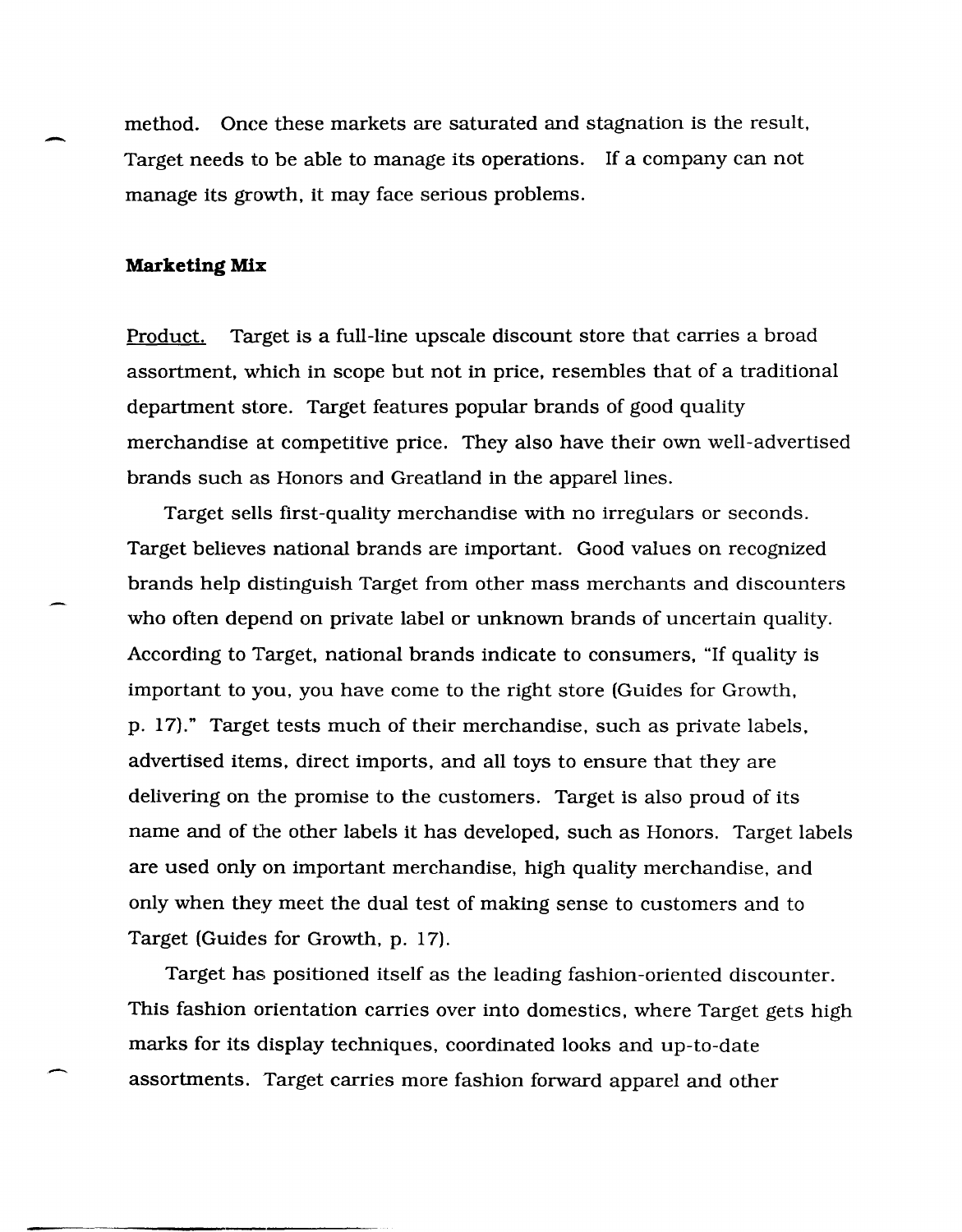sophisticated soft goods than other discounters. Target strives to be as fashion-timely as possible because the customer is aware of the latest trends in soft as well as hard goods. In apparel, Target has two big private label programs. One is Favorites which opens at the price-point basics and the other is Honors which is a higher price-point fashion. These two labels appear throughout women's, men's, boys', and girls' departments. The Favorite label can also be found on diapers and other non-apparel items. Target also has an new label, Sostanza, which focuses on women's wear and accessories. Another private label is Greatland which focuses more in men's and boys' departments. Target has a much stronger emphasis on fashion than its competition. Target emphasizes the fashion forward look in soft goods and there is less emphasis in hard goods and national brands.

-

--

---

The newer prototype stores revolves around three newly segment world groupings. The Fashion World includes the apparel departments, baby furniture, accessories, jewelry, and cosmetics. The Home World coordinates ten home goods classifications which includes cookware and kitchen supplies, textile related areas, and small electronics to name a few. Basic and Leisure World is highlighted by an expanded and upgraded consumer electronics department as well as toys, automotive, and seasonal items.

In 1986, Target closed 193 tire, battery, and auto accessories (TBA's) departments. "TBA operations are the kind that are very specialized and require a good deal of local adaptation in different markets," states George Hite (Harnett, p. 1). This philosophy runs contrary to Target's strategy of uniformity in its operations. Target constantly is evaluating and monitoring its products to meet its goals and objectives adding or deleting lines as needed.

Service is obviously important to Target. Target stresses pleasing the customers to all of its associates (employees). The customer must come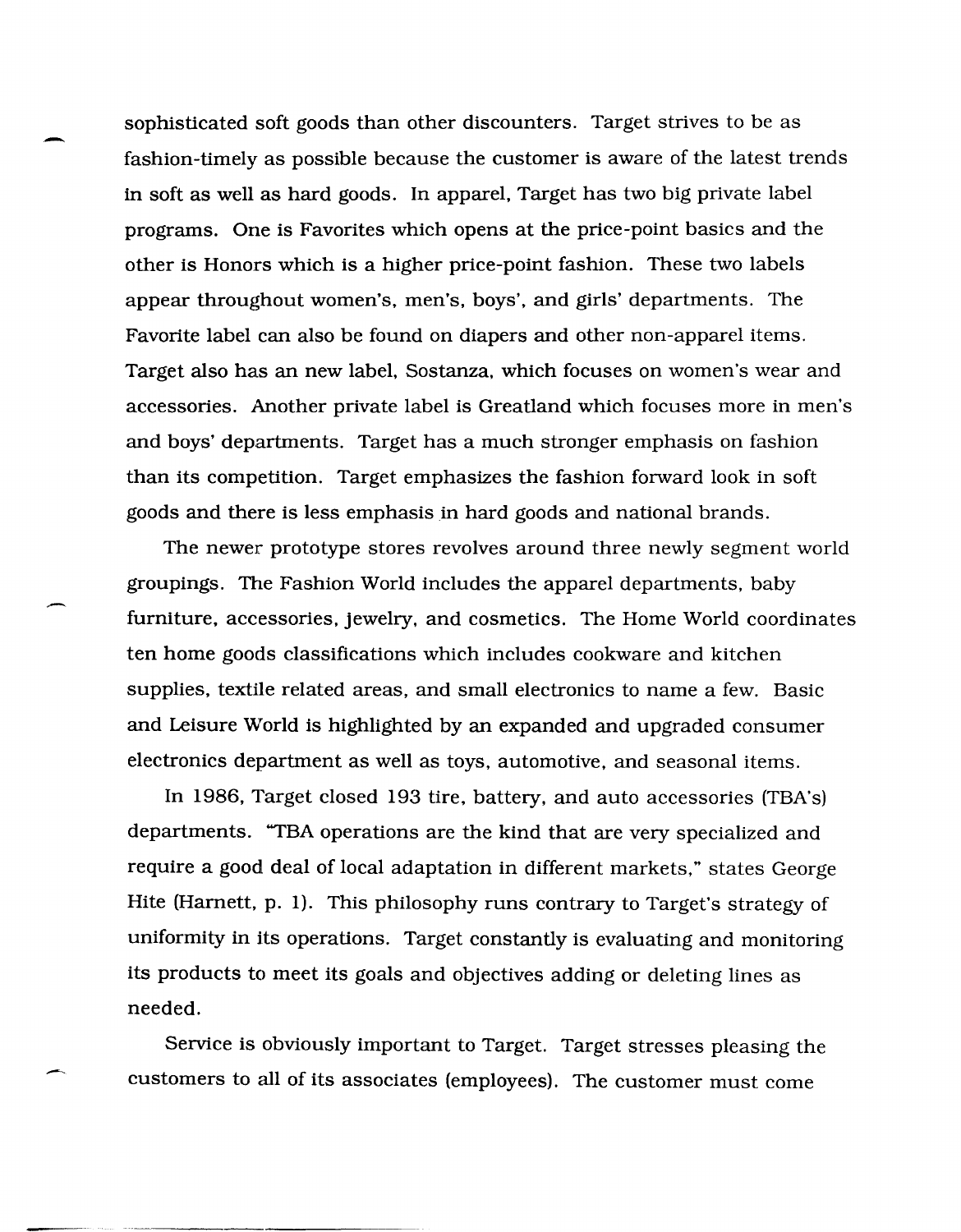first. Target trains its employees through training manual and tests, videos, and basic on-the-job experience. The hourly associates who work on the sales floor are required to wear red smocks or red vests that are provided by Target. This is so the customer can easily identify the associates if they need help. There are also customer service phones located throughout the stores. These phones are for both the customer and the associates. The associates use the phones as a paging system and to contact other associates throughout the store by phone. This is for faster service of the customers. The customers can use these phones to call the operator. The customer uses the phone of he or she needs help in finding merchandise and an associate is not readily available or if he or she needs help in carrying merchandise to the front of the store or out of the store. Any questions that the customer may have could be answered by using this phone if an associate is not readily available.

-

,-

Place. Target's first store opened in Roseville, Minnesota in 1962. This store is now remodeled and has all of the merchandising freshness and flexibility of the newest stores. There is a sixty store expansion plan for 1989. Target has opened twenty-five new stores in both existing markets and the Pacific Northwest. Target also purchased thirty-one stores located in Southeastern markets. By the year-end 1989, Target will have brought its total to 401 stores. Target could have well over 500 stores and sales of ten billion dollars by 1992, according to analysts projections (Lisanti, p. 38). Target's new momentum resulted in the discounter expanding from the upper Midwest to the South and then the West coast in the span of a decade. This growth was augmented by three key acquisitions. This included the forty unit Ayr-Way chain in 1979, two years later thirty-three former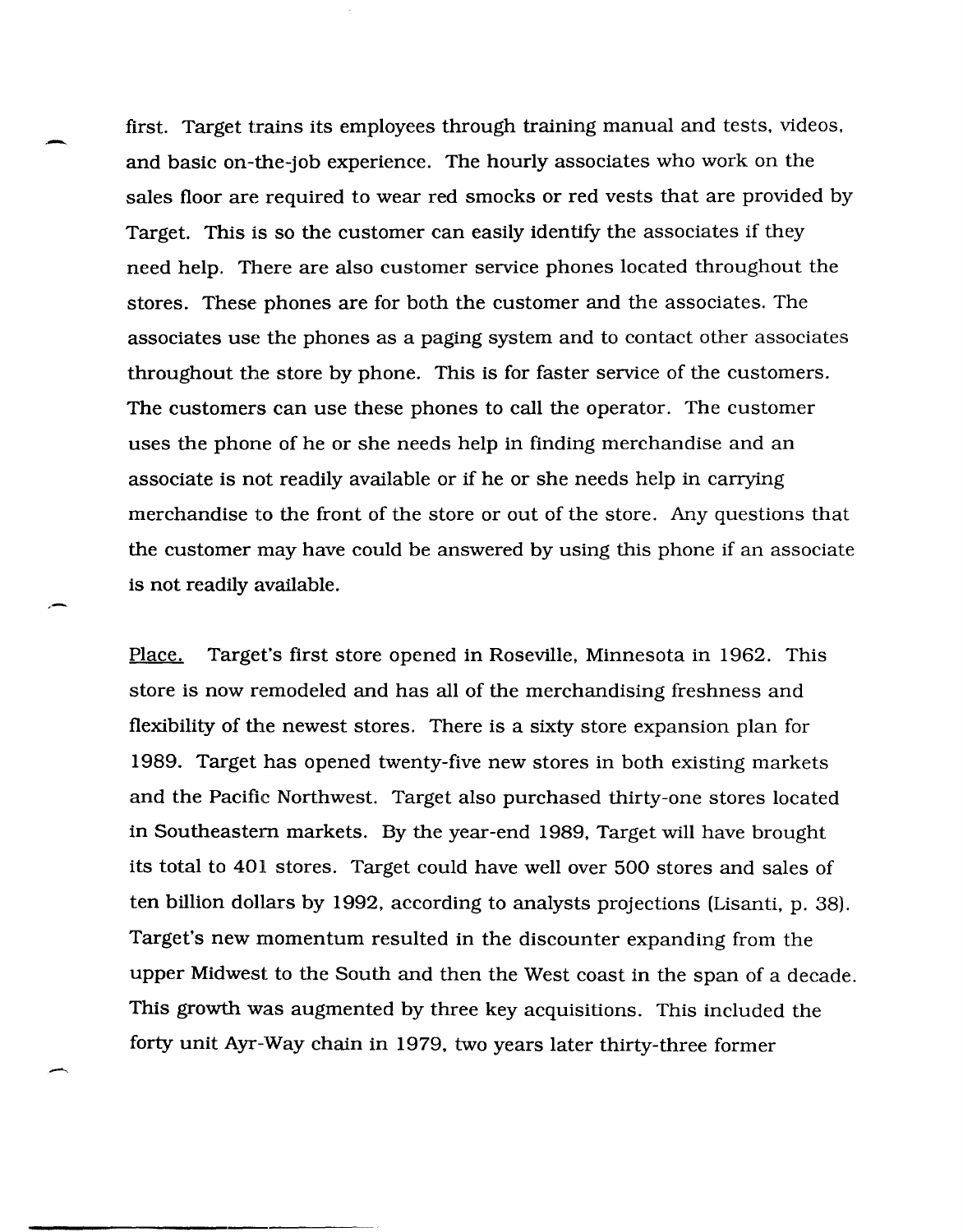Fedmarts in Southern California. and finally about fifty Gemcos in California and the Southwest (Department Store..., p. 71).

-

,-

.-

Target is primarily located in large metropolitan markets. Target is strongest among big city and metropolitan area households which combined represent approximately seventy-five percent of the U.S. population (Wal-Mart, Target..., p. 107). Target has a presence in one-third of big city markets and thirty percent of metro-markets (Wal-Mart, Target..., p. 107).

A new store prototype was developed in 1988 to allocate more space to fast growing merchandise categories. The new prototype has wider aisles and stronger merchandise impact making it easier for customers to shop. The new store design includes hypermarket-style features that produce an airy and open look for Target. The prototype offers wider aisles. new color scheme. lighted graphics and directional signage. and less distance from aisles to walls. It was created to improve both flow and merchandising flexibility by running main aisles side-to-side (Target Steps Up..., p. 62). This prototype is called the P88 format.

Target currently has six distribution centers with fifty percent of that distribution space less than two years old (Target 1988 Annual Report, p. 7). Target's six distribution centers are located in Sacramento and Fontana (outside Los Angeles). California. Minneapolis. Indianapolis. Little Rock. and Pueblo. There is also an expansion plan for the distribution centers which would bring the total to eight regional distribution centers by mid-1990 which will process 85 percent of its merchandise. This includes the opening of a new distribution center in Tifton. Georgia in 1990. and the expansion of facilities in Los Angeles and Little Rock.

The distribution centers of Target are non-sale centers. This means that each Target store in a certain region is responsible for a percentage of monetary support for that region's distribution center. All of the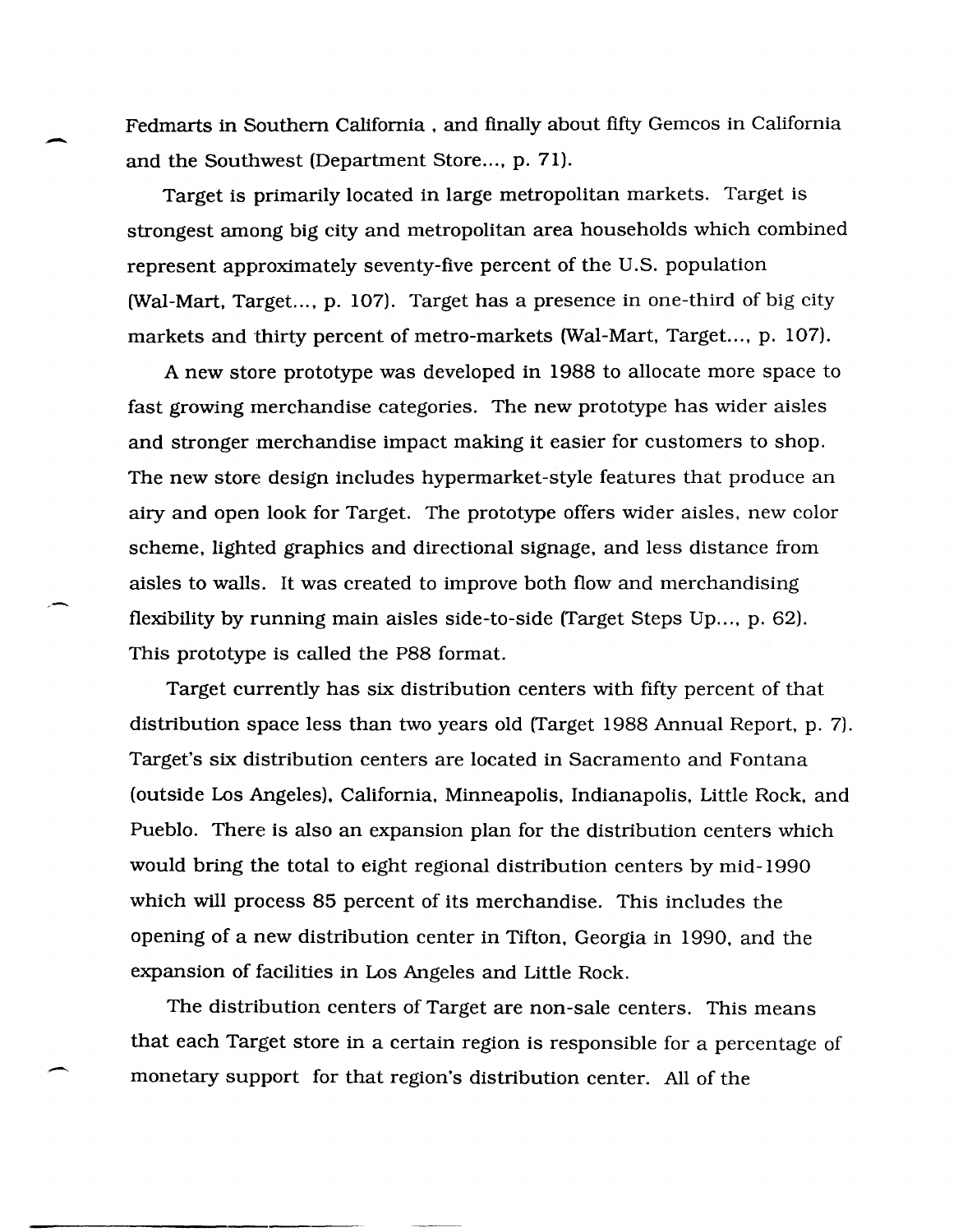distribution centers are located twelve hours from the Target stores in that district. This reduces transportation costs for the company. Very few of the distribution centers are over twelve hours away from the regional stores. These are usually stores that are located in states with sparse populations.

The chain has also instituted a "Rapid Replenishment" program designed to improve stock levels on advertised products. This system would allow Target to monitor sales of hot selling items in the Sunday circular and automatically trigger backup shipments to restock stores. They will be able to enhance inventory turns and back room congestion. This is part of the Target Distribution Strategy as is the objective to process 85 percent of all the store's product through the distribution centers. During the 1989 Fall season, Target processed over 80 percent of all the product the stores received. The very efficient performance resulted in lower stock shortage, impressive increases in productivity, and a favorable performance against budget for 1989 (Butzer, p. 25).

Price. Target wants customers to be confident that their everyday prices are a good value. They also want customers to be confident that when Target says, "Sale," they mean it. No retailer can have the lowest price everyday on every item that it offers. However, Target intends to have consistently low everyday prices relative to meaningful competition. Target also expects that customers will find their ad prices as low as or lower than competition. They won't be beat on ad price. While there may be occasional exceptions, this is the general pricing stance of Target across the broad range of merchandise (Guides for Growth, p16).

The upscale discounter has recently tested a strategy of "everyday low pricing." It is a move that is supposed to help improve profits and sharply lower the number of reduced-price sales. According to George Hite, a vice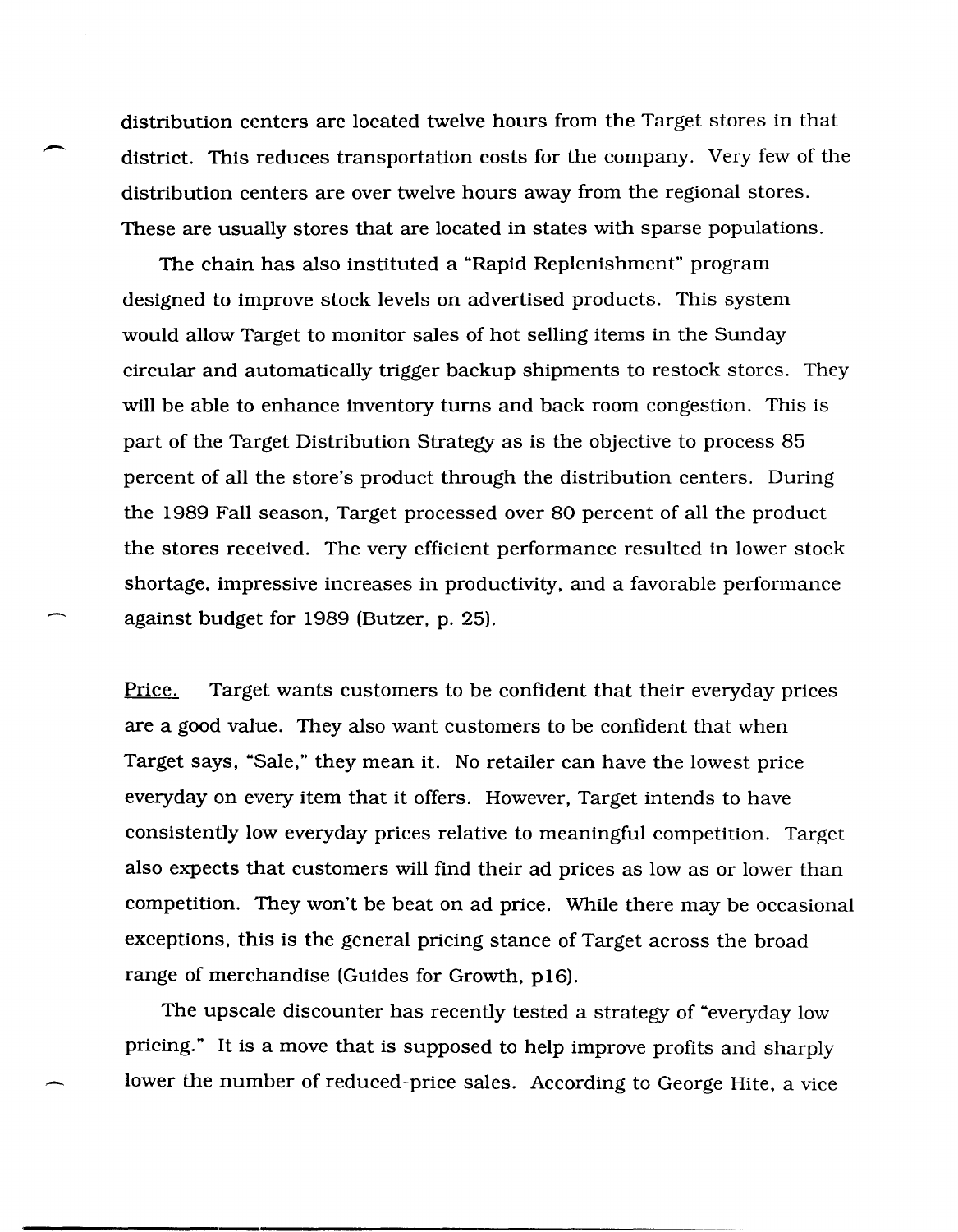president of Target, "Lifestyles have changed, and people don't have time to chase after sales (Weiner, p.123)." Target is testing the Low Price strategy at two stores in Knoxville, Tennessee. Target store manager Chris Livingood said, "We're finding good customer acceptance of our pricing structure (Kreiner, p. 7)." Target opted to try this everyday low pricing approach because the sales volume in these two stores were disappointing. Target is also testing the concept in its two stores in Albuquerque, New Mexico. The concept will also be in the opening of the stores in the Southeastern regions as part of the test markets. However, there is no immediate plan to adopt the policy chainwide.

Target mainly uses the bar code system for scanning the price on most items. There are very few exceptions. There are also department and item numbers that are used to gather the pricing information as well. The softline goods are generally marked with a Target ticket containing the department and item numbers as well as a UPC code and the price. However, hardline goods are not usually ticketed. The UPC is used for scanning the price. The prices are listed on the shelves directly below the merchandise. This is for the customers use and also the employees use. Customers can easily identify the price of the product on the shelf. Employees use it in order to tell where to stock the merchandise, and how many rows or fronts there are for the products. All sale items are identified by sale signs located on the shelves or clothing racks. There are both big signs and smaller signs used for identification purposes. Clearance items are also identified by signs and the merchandise is identified as clearance through the use of a ticket marked clearance.

Promotion. In 1989, Target published over one billion circulars. If you stack all those circulars one on top of the other, you'd end up with a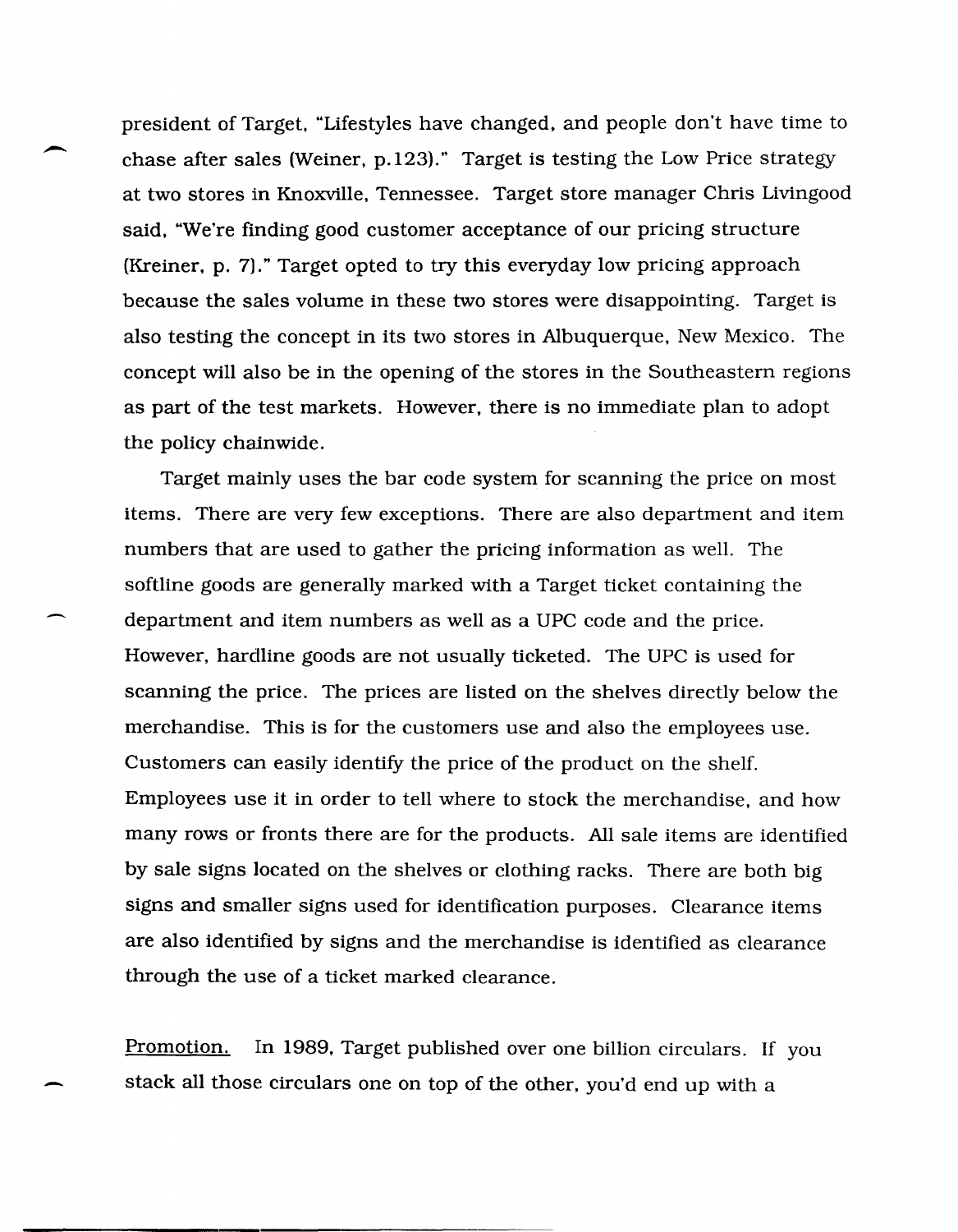newspaper ahnost 500 miles high (On Target, p. 5). Target's main advertising vehicle is still the weekly circular. However, the circular competes with a deluge of other promotional materials in Sunday papers. Target is now one of twenty-two circulars found in the average Sunday paper compared with being only one in four in 1970 (Tiebreakers, p. 3). In order to break through the growing clutter, Target is boasting a newly-designed. attention grabbing circular that is designed to reinforce their image as an upscale discounter. The new design features bold graphics and the Target logo prominently displayed on the cover. The circular is now a full inch-and-a-half taller which offers a more eye-catching vertical format (Tiebreakers, p. 3). This special shape requires unique printing cylinders in which Target has exclusive rights to this printing process for at least one year. Because it is a magazine shape, readers find it easier to read and Target is able to give more impact to their products.

--

-

Target has also initiated a bold new advertising and media strategy designed to pull customers into the stores throughout the week. The advertising theme, "Right. On the Money." is featured in both print and broadcast media as an ongoing campaign featuring hot "price/item" merchandise (Tiebreakers, p. 4). According to Bob Thacker. Target's vice president of marketing, the campaign has taken on a significance that exceeds its original intent. He says, "It's more than just a campaign of items and prices. It's a statement, a credo, of what Target is -- and what it's always been (Tiebreakers, p. 4)."

Since the 1988 holiday campaign, Target has been teaming with carefully chosen top celebrities to mesh with Target's image and upscale market. Target's 1988 holiday campaign featured the "Queen of Soul," Aretha Franklin. This successful network and broadcast campaign led to a series of celebrities promotions in 1989. Country music performers The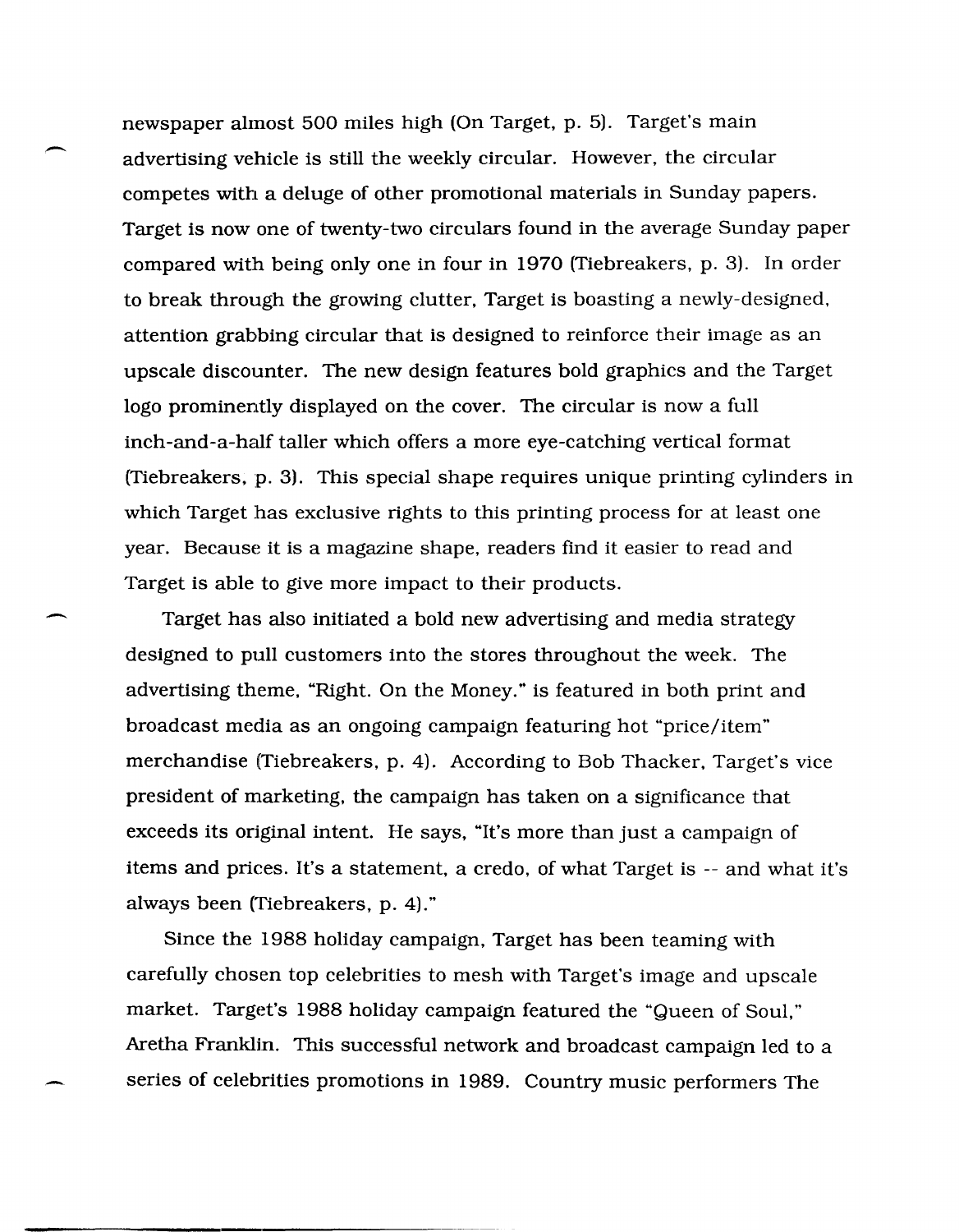- Judds, actress Angela Lansbury, World Series MVP Frank Viola, and pop/gospel singer Amy Grant are just a few of the many celebrities associated with Target. These celebrities have helped build name recognition for Target in new markets, reinforced Target's support for wholesome, family values, and positioned Target among the advertisers as a major media contender. Target's status as one of the nation's largest sellers of music and movies gives them an advantage in negotiating contracts with many major stars (Tiebreakers, p. 4). During the promotion, "Face with a Future Sweepstakes," featuring ventriloquist Shari Lewis and her new puppet, Baby, Target's sales volume increased twenty-five percent while sales in the industry fell eleven percent (Tiebreakers, p. 4). Target also cosponsored the Will Steger's 1990 expedition to the Antarctic. Target featured the name of the Antarctic explorer on a Signature line of winter sports gear.

This is the kind of promotional image John Pellegrene, Sr. Vice President of Marketing, has been stamping on Target. He states, "At Target, we're experimenting with different possibilities. We're looking for better ways to reach today's customer and to bring that customer into our store. And it's working. When I see what a great job Target is doing, I know we can't miss (Tiebreakers, p. 4)." Mr. Pelegrene also created a brand new position in Target's advertising department titled Director of Special Events and Publicity. There are many more events planned for the 1990's.

In the Spring 1990, Squiggles the Easter Bunny will make its home at Target. Target will also be featured in the movie "Career Opportunities" starring John Candy. The comedy will give nationwide moviegoers a taste of Target. Target will play a prominent role in the 10th Annual U.S. Olympic Festival, America's largest and most prestigious multi-sport event. Target and Dayton Hudson will be co-sponsoring the Opening Ceremonies of the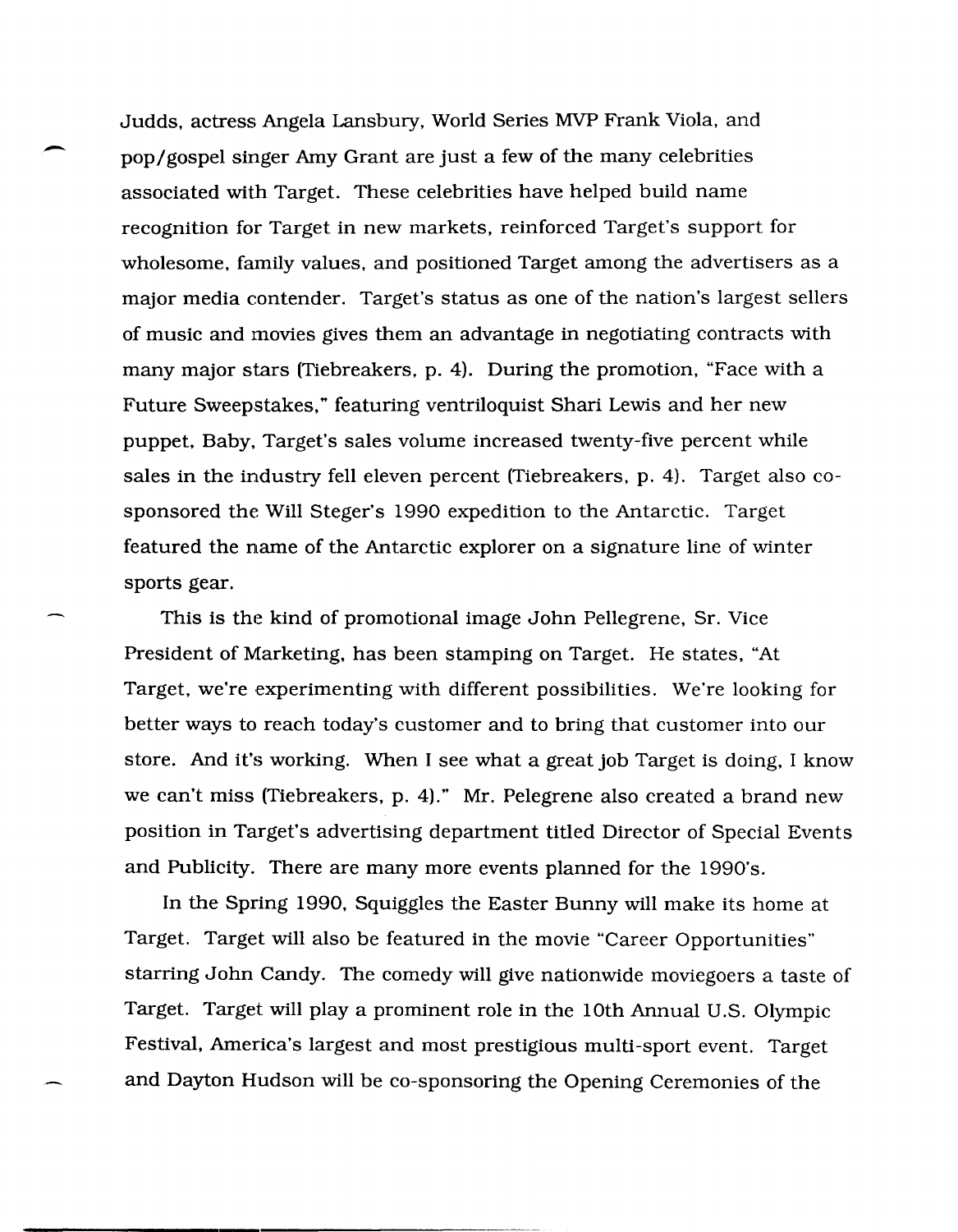festival. Later in the Fall, Target will welcome Alvin and the Chipmunks and the Chipettes. There will be many other celebrity promotions throughout the year as well.

#### **Special Topics**

-

-

Computers. In 1988, Target became the first major national discounter to institute electronic bar code scanning in all of its stores. This resulted in improved merchandise flow and customer service. Scanning captures important information about merchandise sales and inventories. This helps keep shelves stocked with merchandise that is wanted most. It also improves service by speeding up the checkout process.

Target Stores ordering is 98 percent computer generated (Symms). This means that the computer actually writes the order. Of course, in the buying division there are merchandise technicians that review what the computer has ordered. This computer looks strictly at the number of units and has nothing to do with the dollar amounts or financial aspects. Another computer deals with this area. There is also a "direct shop" to suppliers using the computer. In this instance, the order goes directly over a fax called "tele-tax" to the supplier (Symms). Another computer takes the sales from the store and uses it at the distribution center where the computer is located. At the distribution center, the computer breaks down the order by store and then sends it to the store. Over 80 percent of the merchandise is handled in this manner. It must remember the original order to be able to do this. This is illustrated in the following simplistic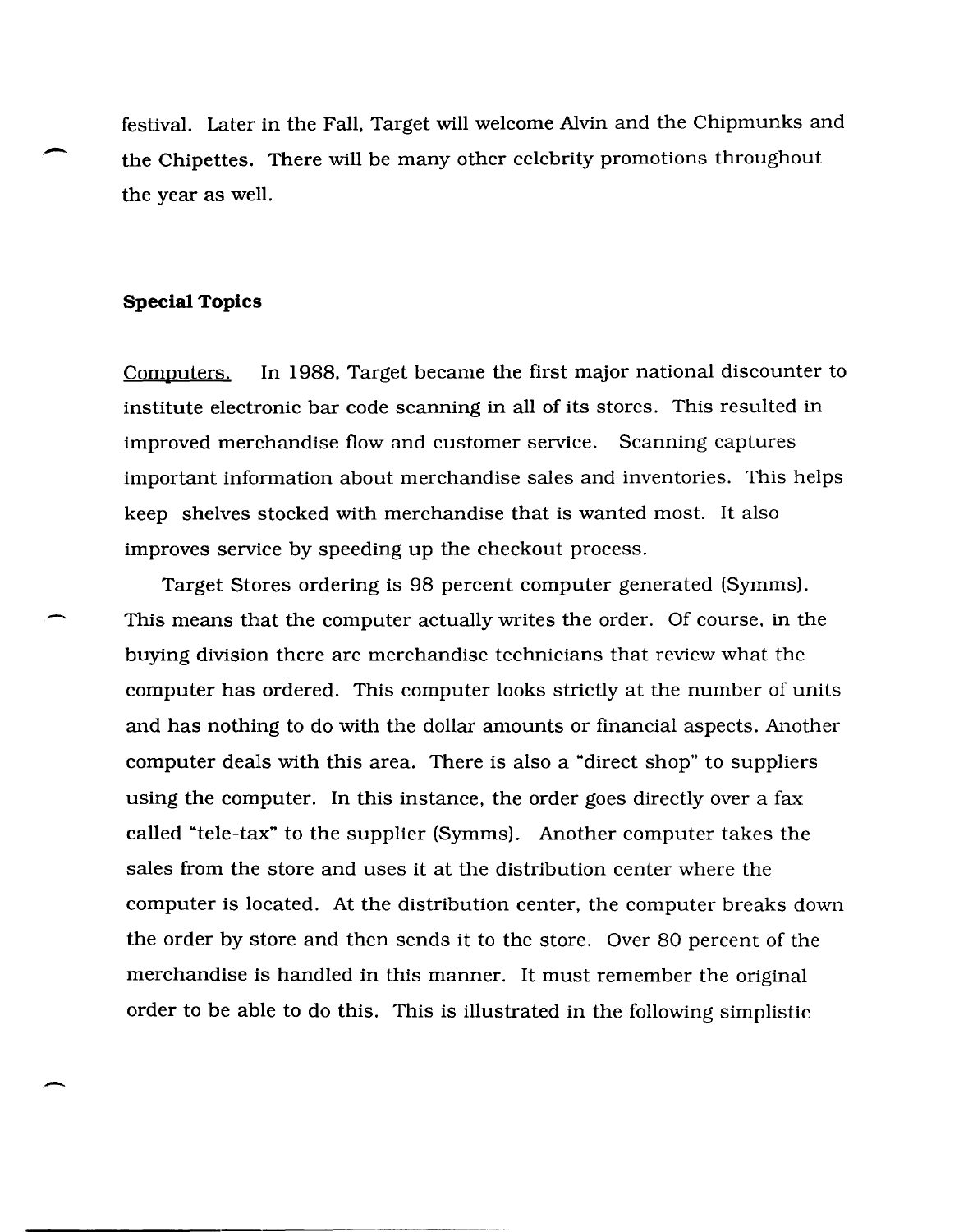Muncie Target need 50 pairs of red socks. Indianapolis Target A needs 85 pairs of red socks. Indianapolis Target B needs 70 pairs of red socks. Bloomington Target needs 65 pairs of red socks.

The shipment to the distribution center is 270 pairs of red socks. The computer will recall the original order (listed above), break it down by store, and send it to the store.

There is also store ordering by the stores. This is for items such as candy. video game centers (Nintendol, vendor items, and fishing supplies.

Community Involvement. The corporate office is responsible for allocating money to each of the stores for the surrounding communities and charities. The corporate office is also responsible for the five percent community service funds. At this level, the fund is decided solely by the corporate office. However. each district does have its own budget. Each store manager is responsible for getting his or her store money and grants from this fund. There are five funds or budgets that the store manager can use. One is the Discretionary Budget which is used for such programs as Big Brothers/Big Sisters, Hospitality House, and grants for universities, such as Ball State Theater. Each store manager must submit his or her request for approval to the corporate office. There is also the District Discretionary Fund which is used for such events as community walk-a-thons. The third type is the Volunteer Involvement Program (VIP). This is for employees that are soliciting money for their volunteer work with a program. The Community Discretionary Grant is used for funding of groups/ clubs such as the Lions' Club and Parent/Teacher Associations. Target also has a Goodwill box located on the loading dock of each of its stores. The store donates any good but not salable merchandise. Each store manager is responsible for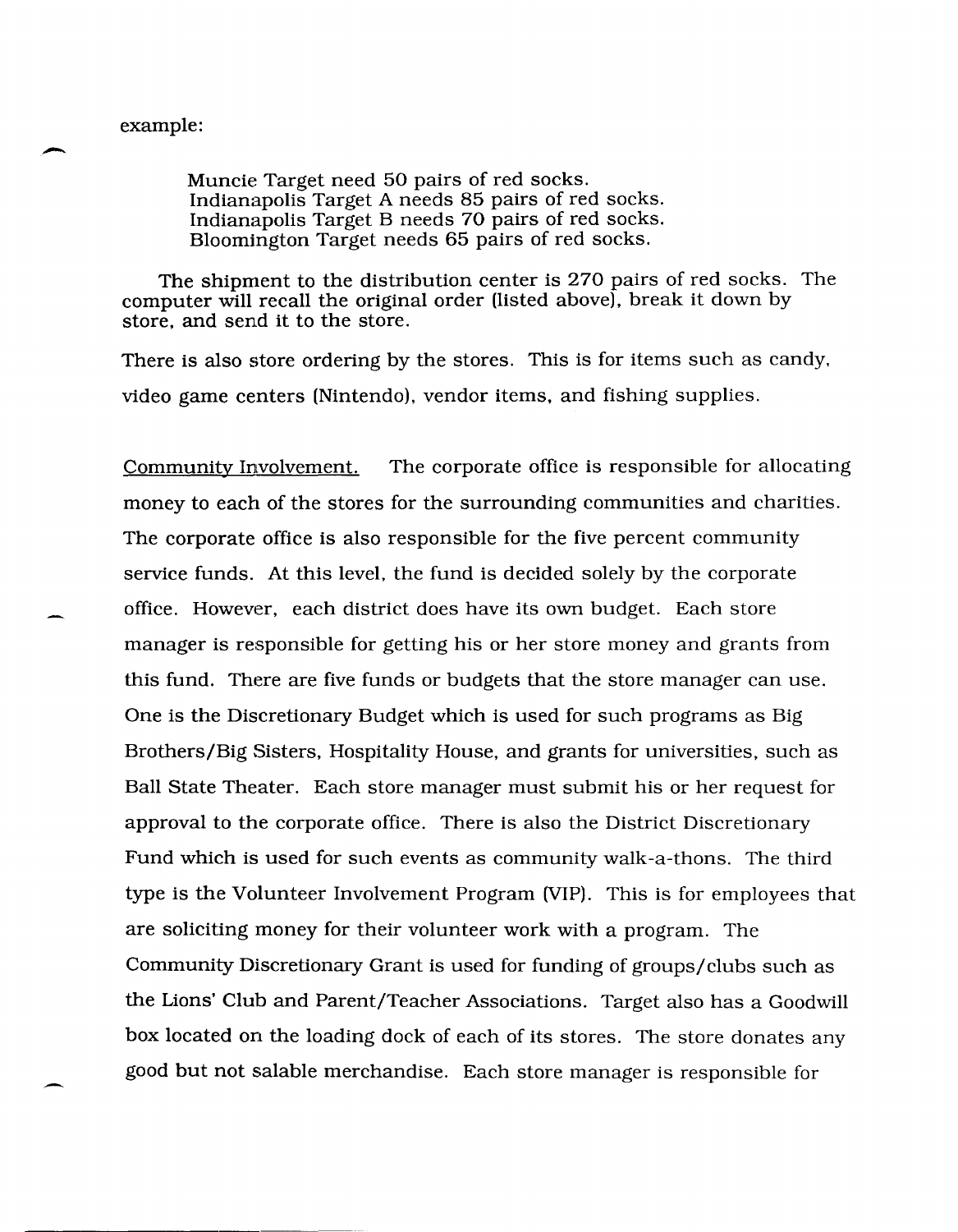getting his or her Target store involved with he community. Target is always willing to lend a hand for the community (Symms).

Customer Service. Target also has a new "Out Front" program that makes checkout service even faster. Cashiers are to come out in front of their registers when they are not busy to signal customers over to their lane. Another program is the "Code One." Target trains employees doing other jobs to be backup cashiers. The backups are called to open additional lanes during peak times. This becomes important when one considers that Target attracted 240 million customers in 1989. That more people than attended all the games in the NFL, Major League Baseball, and the NBA combined over a three year period (On Target, p. 5).

Recycling. Recycling is another issue that is important to Target. During 1989, Target recycled about 15,500 trash truckfulls. Lined up end-to-end. that's 100 miles of trucks or enough waste to fill a football field to a pile height of 186 feet which is the height of an 18-story building (On Target. p.5).

-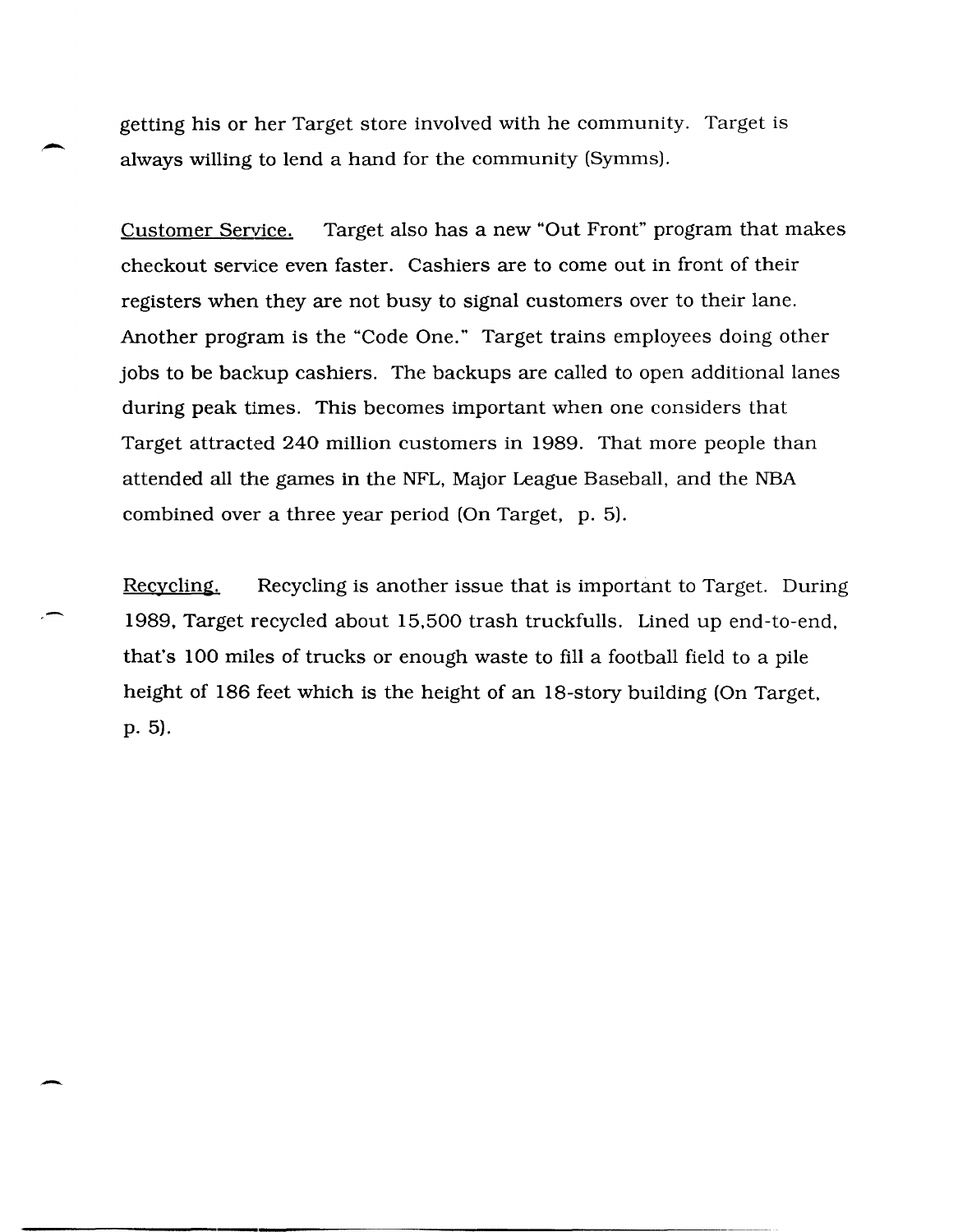#### **Works Cited**

- "Ames, Target Hook Up Satellite Nets." Discount Store News. April 3. 1989. pp. 1, 75.
- Butzer, Bart. On Target. February 1990. p. 25.
- "Chains' Themes Vary from Lifestyle to Price." Discount Store News. December 14, 1987. p. 95.
- "Department Store Roots Give Target Upscale Start." Discount Store News. December 14, 1987. p. 107
- Guides for Growth. Target: 1985.

 $\overline{\phantom{a}}$ 

-

- Hartnett, Michael. "Target Shutters Its 193 Auto Service Centers." Discount Store News. March 3, 1986. pp. 1, 75.
- "Innovation Propels Big Three to Forefront." Discount Store News. December., 14, 1987. p. 107.
- Krein, Pamela. "Target Shifts Spending to TV in Knoxville 'Low Price' Test." Discount Store News. February, 6, 1989. p.7.
- Lisanti, Tony. "Upbeat Target Honors Vendors as Partners." Discount Store News. May 22, 1989. pp. 1, 38.
- On Target. January 1990. p. 5.
- Roger Symms, Store Manager of Target, Muncie, Indiana. Personal Interview. March 28, 1990.
- Target Annual. Report. 1988. pp. 7-8.
- "Target's Entry Heats Up Competition in Seattle." Chain Store Age Executive. August 1987. pp. 42, 44.
- "Target Steps Up Expansion; Improves Merchandise Flow." Discount Store News. July 17, 1989. p. 62.
- "The Big Three Chains Race for Dominance." Discount Store News. December 14, 1987. pp. 54-55.
- Tiebreakers. Target. 1989. pp. 2-11.